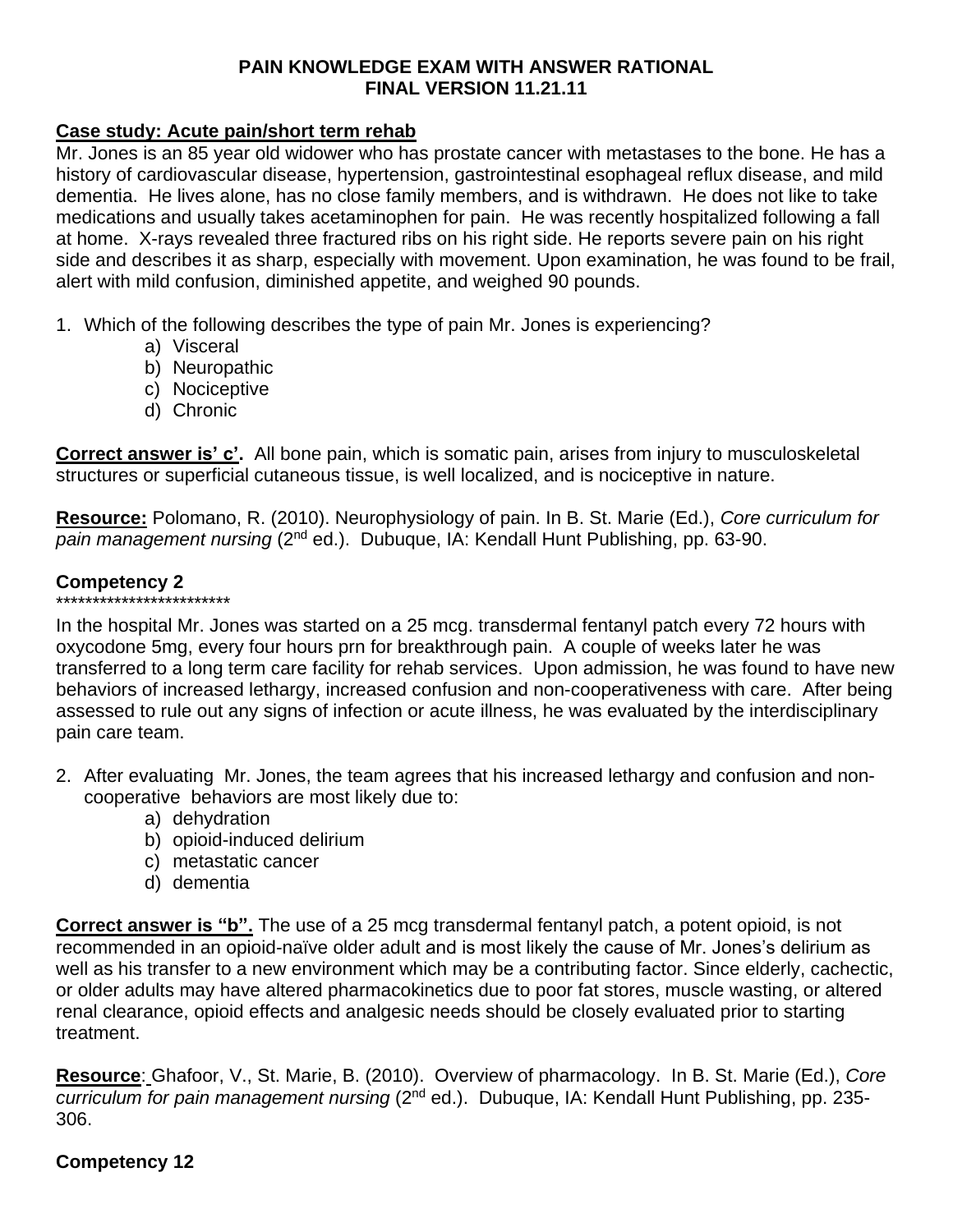#### **\*\*\*\*\*\*\*\*\*\*\*\*\*\*\*\*\*\*\*\*\***

3. After assessing Mr. Jones, which pain management recommendation would you make?

- a) Continue the transdermal fentanyl patch, add lorazepam to decrease anxiety and agitation, and involve him in more social activities.
- b) Discontinue the fentanyl patch; start a short-acting opioid every 4 hours prn to determine the 24hr, dose requirement, and reposition as needed for comfort.
- c) Discontinue the fentanyl patch and start an NSAID q 4 hrs. around the clock, and apply ice to the painful area.
- d) Continue the fentanyl patch and increase caffeine intake and activity to decrease lethargy

**Correct answer is 'b'.** The most reliable way to develop a controlled-release opioid regimen is to treat patients with an immediate-release opioid for 24-48 hours and titrate to optimal effect to learn the average daily dose requirement. Opioid effects and analgesic needs should be evaluated with immediate-release preparations before instituting a controlled-release opioid regimen in opioid-naïve patients.

**Resource**: Kelly, A. M. (2010). Gerontology pain management. In B. St. Marie (Ed.), *Core curriculum*  for pain management nursing (2<sup>nd</sup> ed.). Dubuque, IA: Kendall Hunt Publishing, pp. 573-586.

# **Competency 8, 9, 10**

- \*\*\*\*\*\*\*\*\*\*\*\*\*\*\*\*\*\*\*\*\*
- 4. For which type of pain is a transdermal fentanyl patch appropriate?
	- a) Acute pain
	- b) Post-operative pain
	- c) Moderate to severe intermittent pain
	- d) Moderate to severe persistent pain

**Correct answer is 'd'.** A transdermal fentanyl patch is recommended for moderate to severe, persistent pain and not recommended for mild, intermittent, acute or post-operative pain. Due to the slow onset of action, with steady-state concentrations being reached within 12-24 hours, transdermal fentanyl is not suitable for the routine management of short-lasting, acute or intermittent pain states.

**Resource**: Ghafoor, V., St. Marie, B. (2010). Overview of pharmacology. In B. St. Marie (Ed.), *Core*  curriculum for pain management nursing (2<sup>nd</sup> ed.). Dubuque, IA: Kendall Hunt Publishing, p. 287.

# **Competency 12**

- \*\*\*\*\*\*\*\*\*\*\*\*\*\*\*\*\*\*\*\* 5. Mr. Jones demonstrates the ability to use a pain rating scale that is easy for him to understand and tells you that his pain is "severe". His report is reflective of which scale?
	- a) FLACC (faces, leg, activity, cry, consolability) scale
	- b) NRS (numerical rating scale)
	- c) VDS (verbal descriptor scale)
	- d) Wong-Baker scale (faces scale)

**Correct answer is 'c'.** The verbal descriptor scale (VDS) contains verbal terms (e.g., mild, moderate, severe) which patients can use to express the intensity of their pain. The pain scale used should be appropriate to the patient's cognitive ability, easy for the older adult to understand and used consistently with that person.

**Resource:** Pasero C. & McCaffery, M. (2011). *Pain assessment and pharmacologic management*. St. Louis: Mosby, pp. 68-69, 84-85.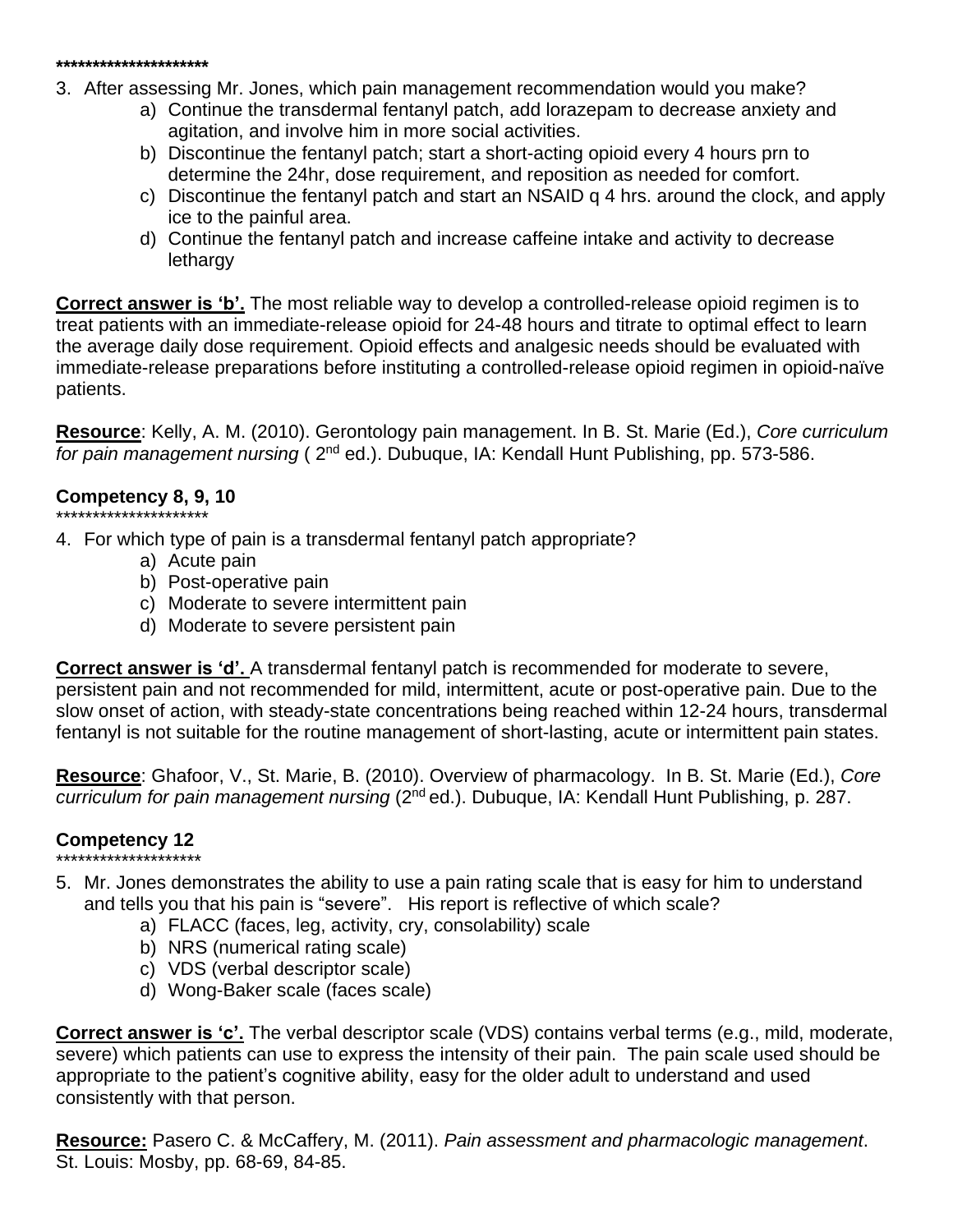# **Competency 4**

# \*\*\*\*\*\*\*\*\*\*\*\*\*\*\*\*\*\*\*\*

- 6. Mr. Jones receives a short-acting opioid around the clock to manage his pain; however, he still reports moderate pain at times. With his metastatic bone disease and diminished appetite, which adjuvant drug would you recommend adding to his treatment regimen to provide optimal relief?
	- a) An antidepressant
	- b) A corticosteroid
	- c) An NSAID
	- d) An anticonvulsant

**Correct answer is 'b'.** Corticosteroids are considered multipurpose adjuvant drugs indicated for the treatment of metastatic bone pain because they inhibit prostaglandin synthesis, reduce edema surrounding neural tissues, have anti-inflammatory effects, improve appetite, decrease nausea, and enhance mood.

**Resource**: Pasero, C. & McCaffery M. (2011). *Pain assessment and pharmacologic management*. St Louis: Mosby, pp. 645-647.

# **Competency 15**

- \*\*\*\*\*\*\*\*\*\*\*\*\*\*\*\*\*\*\*\*
- 7. Mr. Jones admits he does not like to take medications and fears taking opioids. One of the biggest fears most often related to opioids is fear of:
	- a) falls
	- b) addiction
	- c) nausea
	- d) sedation

**Correct answer is'b'.** Fear of addiction among patients, physicians and nurses is consistently reported as a major concern and barrier to effective pain management.

**Resource**: Pasero, C. & McCaffery, M. (2011). *Pain assessment and pharmacologic management*. St. Louis: Mosby, pp. 538-541.

# **Competency 1**

- \*\*\*\*\*\*\*\*\*\*\*\*\*\*\*\*\*\* 8. Which of the following statements about tolerance, physical dependence and addiction are correct?
	- a) Tolerance and physical dependence are normal responses that occur with the regular administration of opioids and are part of the body's adjustment to the presence of the drug
	- b) Addiction rarely results from the use of a drug when taken as prescribed for the sole purpose of pain relief.
	- c) a only
	- d) a and b

**Correct answer is 'd'.** Tolerance occurs with regular administration of an opioid and consists of a decrease in one or more effects of the opioid; physical dependence is a normal response that occurs with repeated administration of an opioid for more than 2 weeks and is manifested by the occurrence of withdrawal symptoms when the opioid is suddenly stopped or rapidly reduced or an antagonist is given – tolerance and physical dependence cannot be equated with addiction. Addiction is a chronic, neurologic and biologic disease influenced by genetic, psychosocial, and environmental factors and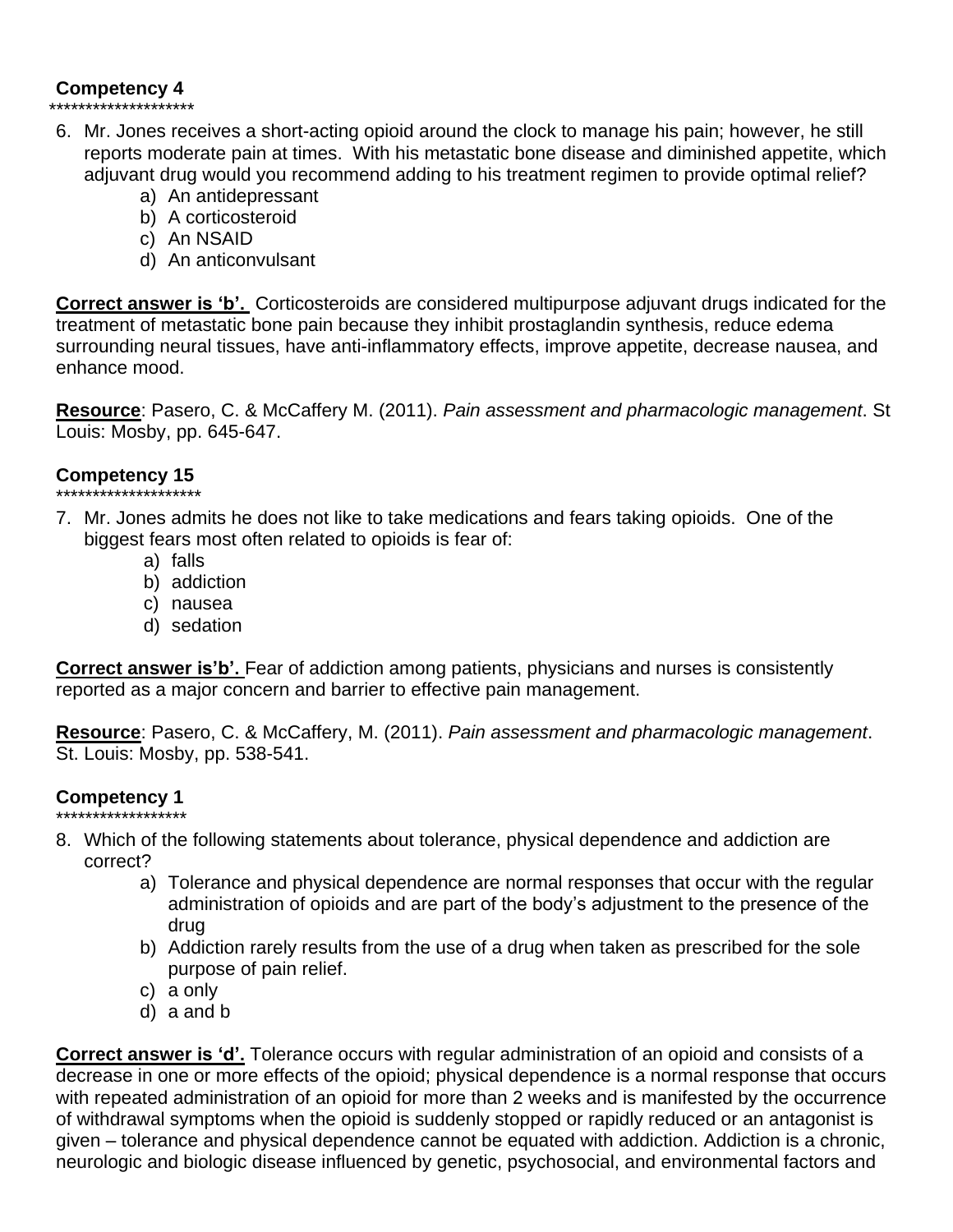characterized by behaviors which include impaired control of drug use, continued use despite harm, and craving. Less than 1% of patients who take opioids as prescribed for pain relief develop addiction.

**Resource:** Pasero, C. & McCaffery, M. (2011). *Pain assessment and pharmacologic management*. St. Louis: Mosby, pp. 33-35.

### **Competency 1, 13** \*\*\*\*\*\*\*\*\*\*\*\*\*\*\*\*\*\*\*\*\*\*\*

- 9. You explain to Mr. Jones that he will be placed on bowel regimen to prevent opioid-induced constipation. The standard recommended protocol for preventing constipation is:
	- a) a stool softener
	- b) a stool softener and bowel stimulant
	- c) a stool softener and increase in fiber intake
	- d) a stool softener and increased activity

**Correct answer is 'b'.** A combination of a stool softener and bowel stimulant is the standard recommendation for patients receiving daily opioid analgesics and is the proactive approach to opioid-induced constipation. Opioids affect bowel function primarily by inhibiting propulsive peristalsis through the small bowel and colon. Patients do not develop tolerance to the constipation side effects even with long-term use of opioids.

**Resource:** Pasero, C. & McCaffery, M. (2011). *Pain assessment and pharmacologic management*. St. Louis: Mosby, pp. 484-489.

# **Competency 12**

- \*\*\*\*\*\*\*\*\*\*\*\*\*\*\*\*\*\*\*\* 10.You explain to Mr. Jones the benefits of non-pharmacological methods for both pain relief and improving the ability to manage and respond to pain effectively. Which distraction methods would be the most valuable for Mr. Jones?
	- a) Socialization and reading out loud
	- b) Television viewing and use of humor
	- c) Both a and b
	- d) Unable to determine without discussing with Mr. Jones

**Correct answer is 'd'.** Studies indicate that distraction strategies are more effective if geared to the individual's needs, preferences, and abilities. While a variety of distraction methods can be considered, it is necessary to discuss which ones are preferred by the older adult. Distraction strategies are effective for both cognitively intact and cognitively impaired persons.

**Resource:** Elliott, J., Simpson, M**.** (2010) Persistent pain management. In B. St. Marie (Ed.), *Core*  curriculum for pain management nursing, (2<sup>nd</sup> ed.). Dubuque, IA: Kendall Hunt Publishing, pp. 443-447.

# **Competency 16**

### **\*\*\*\*\*\*\*\*\*\*\*\*\*\*\*\*\*\*\*\***

- 11. Which statement regarding the use of non-pharmacologic interventions for pain management in older adults is correct?
	- a) Music is rated as the most effective, non-pharmacologic method
	- b) Cognitive methods are preferred over physical methods by older adults.
	- c) Non-pharmacologic methods preferred by older adults are based on prior experience with their use.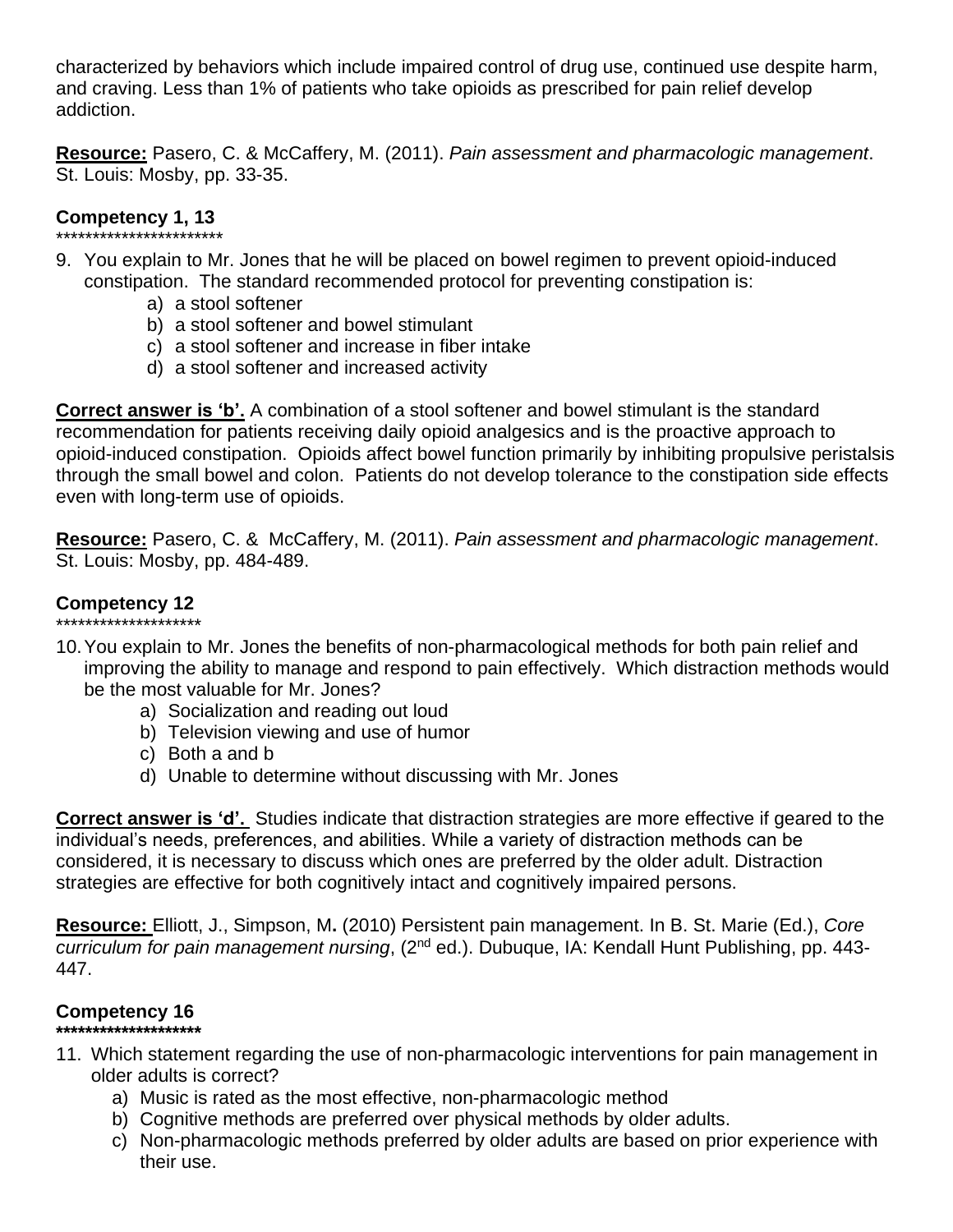d) TENS (transcutaneous electrical nerve stimulation) is not effective in relieving postoperative pain in older adults.

**Correct answer is 'c'.** Older adults have past experiences and preferences regarding the type of nondrug approaches that work well for them and may be accustomed to using a specific method that is effective which should be considered as part of the treatment plan.

**Resource**: Elliott, J., Simpsom, M. (2010). Persistent pain management. In B. St. Marie (Ed.), *Core*  curriculum for pain management nursing, (2<sup>nd</sup> ed.). Dubuque, IA: Kendall Hunt Publishing, pp. 443-447.

### **Competency 16**

\*\*\*\*\*\*\*\*\*\*\*\*\*\*\*\*\*\*\*

### **Case Study: Chronic Pain/Diabetic Neuropathy**

Betty is an 88year-old woman who was admitted to a nursing home after multiple falls at home and following several visits to the emergency room. She has a history of multiple hospitalizations for congestive heart failure, has diabetes, degenerative joint disease, severe osteoarthritis, renal insufficiency and hypertension. She has a supportive grandson who has seen a continued decline in Betty's physical ability and mental status over the past two years. During her last hospitalization, Betty realized that because of her declining medical and physical condition she could no longer care for herself at home, and upon the advice of her physician and grandson, was transferred to a nursing home.

At the nursing home, Betty tells you that her hips and knees have been very painful and the cause of some of her falls at home. She relates that on her last visit to the emergency room she was advised to take acetaminophen for the pain and was told that the pain was chronic and also due to "getting old". She said the doctor feared giving her stronger medication because of her age. She tells you that the pain in her knees and hips is 8 out of 10.

- 12. Which of these questions, when answered by Betty, would provide the most information about her prior functional ability?
	- a) Are bathing, dressing, and grooming hard for you?
	- b) Are you able to walk and climb stairs unassisted?
	- c) What activities and social functions do you usually participate in?
	- d) What can you no longer do because of the pain?

**Correct answer is 'd'.** The answer to this open-ended question will provide the most information about the older adult's usual activities of daily living including social activities

**Resource**: D'Arcy, Y. (2010). Pain assessment. In B. St Marie (Ed.), *Core curriculum for pain*  management nursing (2<sup>nd</sup> ed.). Dubuque, IA: Kendall Hunt Publishing, p.218.

#### **Competency 7** \*\*\*\*\*\*\*\*\*\*\*\*\*\*\*\*\*\*

- 13.A number of barriers to effective pain management in older adults have been identified in the literature. Which of the following is an identified barrier to pain management?
	- a) Overprescribing of opioids by licensed professionals
	- b) Lack of knowledge about pain management among healthcare professionals
	- c) Lack of adequate methods to effectively treat pain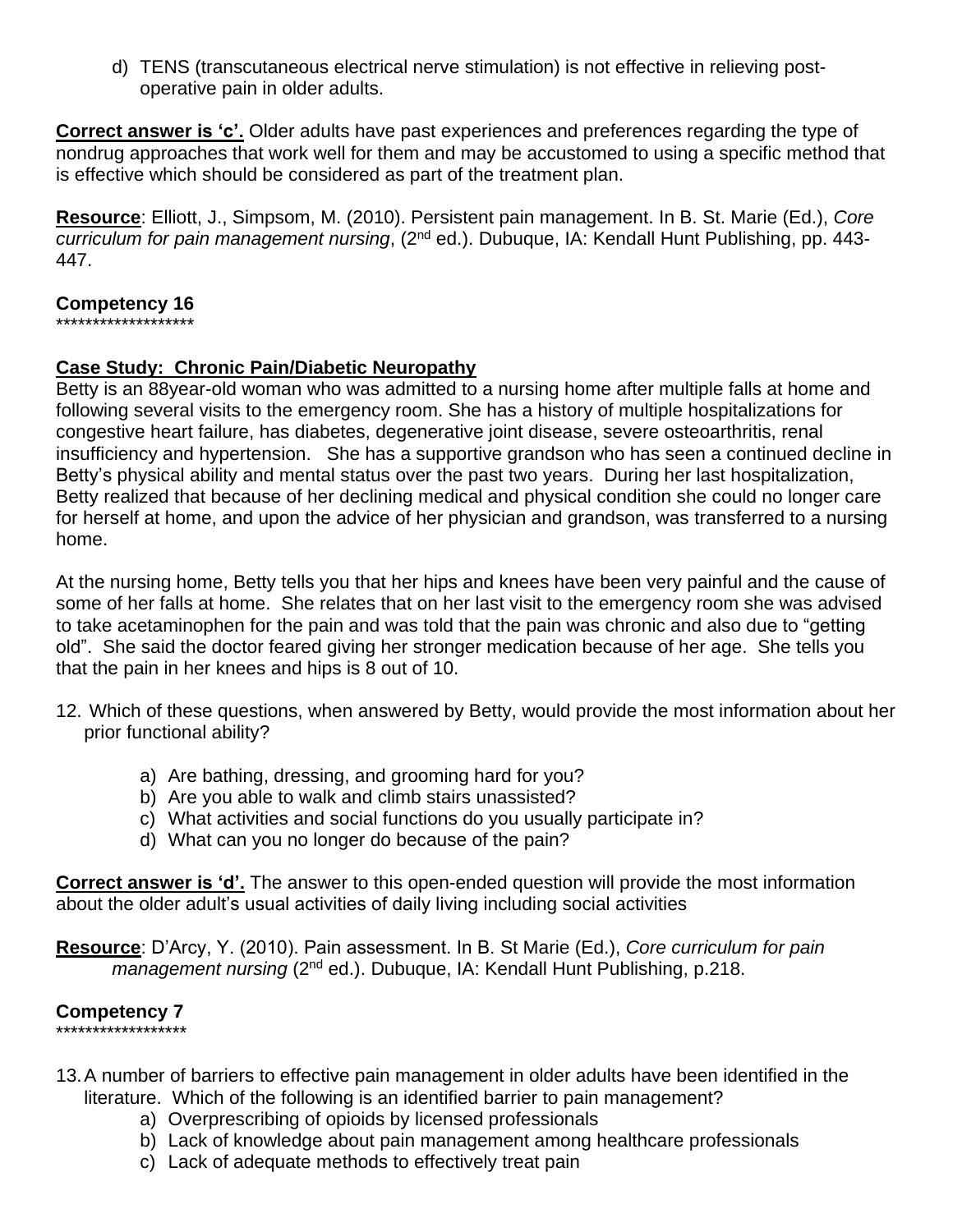d) Inadequate pain assessment tools

**Correct answer is'b'.** Lack of knowledge about pain management among healthcare professionals is consistently reported as a major barrier to effective pain management and undertreatment of pain.

**Resource:** Curtiss, C. (2010). The pain management nurse as an educator. In B. St. Marie (Ed.), Core curriculum for pain management nursing (2<sup>nd</sup> ed.). Dubuque, IA: Kendall Hunt Publishing, p. 669.

#### **Competency 1, 3** \*\*\*\*\*\*\*\*\*\*\*\*\*\*\*\*\*\*\*\*\*

- 14. At the nursing home, x-rays of Betty's knees and hips indicate severe degenerative changes. She is currently taking six oxycodone tablets a day (10 mg oxycondone/325 acetaminophen) for pain relief but still reports moderate pain, especially in her knees. What recommendation would you make in her pain management regimen?
	- a) Change the oxycodone to a 12 mcg transdermal fentanyl patch q 72 hrs with shortacting opioid every 4 hours prn, and increase ambulation.
	- b) Continue the oxycodone and make a referral to physical therapy to increase ambulation.
	- c) Change the oxycodone to a long-acting opioid with a short-acting opioid every 4 hours prn, and initiate a physical therapy evaluation.
	- d) Schedule the oxycodone every 6 hours around the clock, add an NSAID, and encourage daily exercise.

**Correct answer is'c'.** Changing the oxycodone (short-acting opioid) to oxycontin (long-acting opioid) will provide better pain control for moderate to severe, persistent pain, decrease the amount of pills taken daily, prevent the possibility of acetaminophen toxicity, and be easily titrated to optimal relief. When converting someone from a short-acting opioid to a long-acting opioid, you need to calculate the 24 hour dose of the short-acting opioid (oxycodone 5mg x 4 doses = 20 mg in 24 hours) and then divide by 2 to obtain the 12 hour dose of the long-acting opoid (20 mg of oxycodone divided by  $2 = 10$ ) mg of oxycontin every 12 hours).

**Resource:** Kelly, A. M. (2010). Gerontology pain management. In B. St. Marie (Ed.), *Core curriculum*  for pain management nursing (2<sup>nd</sup> ed.). Dubuque, IA: Kendall Hunt Publishing, p. 581.

#### **Competency 8, 9** \*\*\*\*\*\*\*\*\*\*\*\*\*\*\*\*\*\*\*\*\*

- 15.Betty's grandson is concerned about the opioids she is taking daily and voices his fear about the possibility of respiratory depression. You reassure him and explain that the best way to assess and prevent opioid-induced respiratory depression is:
	- a) blood gas analysis
	- b) mechanical apnea monitoring
	- c) monitoring of sedation level
	- d) pulse oximetry and respiratory status

**Correct answer is 'c'.** Monitoring sedation level is the best method of determining respiratory status and preventing opioid-induced respiratory depression. Increased sedation precedes respiratory depression. If appropriate steps are taken to address persistent sedation, respiratory depression is unusual in patients receiving opioids.

**Resource:** Eksterwicz, N., Colwell, A., Vanderveer, B., Menez, J. (2010). Acute pain management. In B. St. Marie (Ed.), *Core curriculum for pain management* nursing (2<sup>nd</sup> ed.). Dubuque, IA: Kendall Hunt Publishing, pp. 364-365.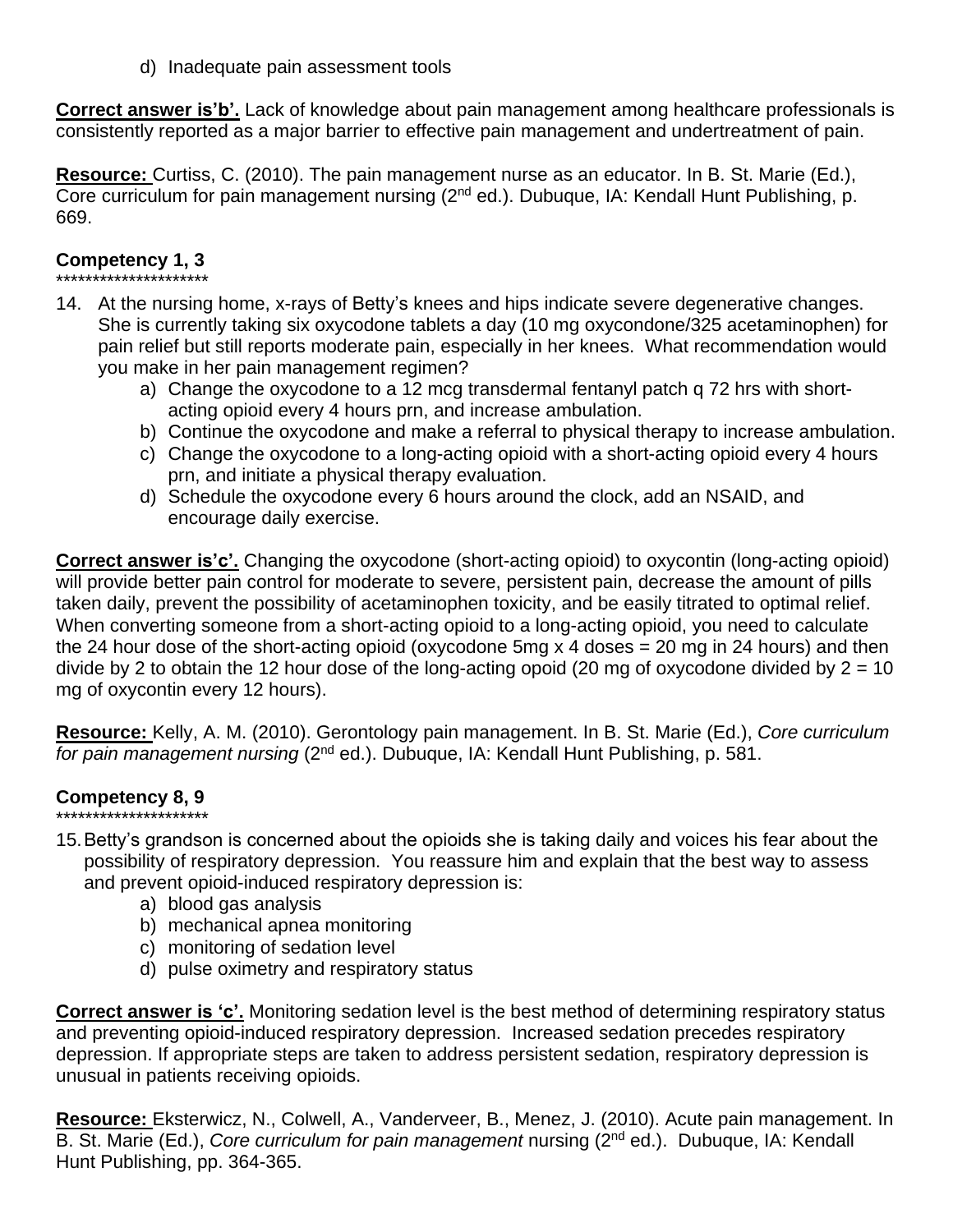# **Competency 12**

\*\*\*\*\*\*\*\*\*\*\*\*\*\*\*\*\*\*\*\*\*

- 16.Betty reports that she is feeling a burning, tingling sensation in both feet that is keeping her from sleeping at night and causing discomfort during the day. Betty is most likely experiencing neuropathic pain as a complication of her diabetes. Neuropathic pain is usually caused by:
	- a) the normal processing of sensory input by the peripheral and central nervous system
	- b) the progressive decrease in the discharge of the dorsal horn neurons
	- c) the repeated injury to motor neurons
	- d) the repeated noxious stimuli resulting in spinal cord hyperexcitability and hypersensitivity

**Correct answer is 'd'.** Neuropathic pain is the result of repeated, prolonged, noxious stimuli causing hyperexcitability and hypersensitivity leading to chronic neuropathic pain states; it is pain sustained by abnormal processing of sensory input by the peripheral or central nervous system, most often as a result of injury.

**Resource:** Pasero, C. & McCaffery, M. (2011). *Pain assessment and pharmacologic management*. St. Louis: Mosby, p. 95-98.

# **Competency 2**

\*\*\*\*\*\*\*\*\*\*\*\*\*\*\*\*\*\* 17.Which medication not recommended for older adults, would you question if ordered for Betty?

- a) Amitriptyline (Elavil)
- b) Desipramine (Norpramine)
- c) Gabapentin (Neurontin)
- d) Duloxetine (Cymbalta)

**Correct answer is 'a'.** Amitriptyline is not recommended for older adults due to its high incidence of anticholinergic and sedative adverse effects and long half-life; it is the least well-tolerated of all the tricyclic antidepressants in older adults.

**Resource:** Kelly, A. M. (2010). Gerontology pain management. In B. St Marie (Ed.), *Core curriculum* for pain management nursing (2<sup>nd</sup> ed.). Dubuque, IA: Kendall Hunt Publishing, p. 581.

# **Competency 11**

\*\*\*\*\*\*\*\*\*\*\*\*\*\*\*\*\*\*\*\*\* 18.Which of these adjuvant drugs would be the most appropriate to treat Betty's neuropathic pain?

- a) Desipramine (Norpramine) 25 mg.at hs
- b) Gabapentin (Neurontin) 100 mg tid
- c) Duloxetine (Cymbalta) 60 mg bid
- d) Nortriptyline (Pamelor) 25 mg in am

**Correct answer is 'b'.** Gabapentin 100 mg tid is the correct dose to start treating the neuropathic pain and titrate to effect; Gabapentin has no known drug-drug- interactions and is reported to be safe for older adults. Desipramine, duloxetine, and nortriptyline should be started at the lowest possible dose and nortriptyline is safer when given at bedtime.

**Resource**: Pasero, C. & McCaffery, M. (2011). *Pain assessment and pharmacologic management*. St. Louis: Mosby, pp. 664-665.

**Competency 15** \*\*\*\*\*\*\*\*\*\*\*\*\*\*\*\*\*\*\*\*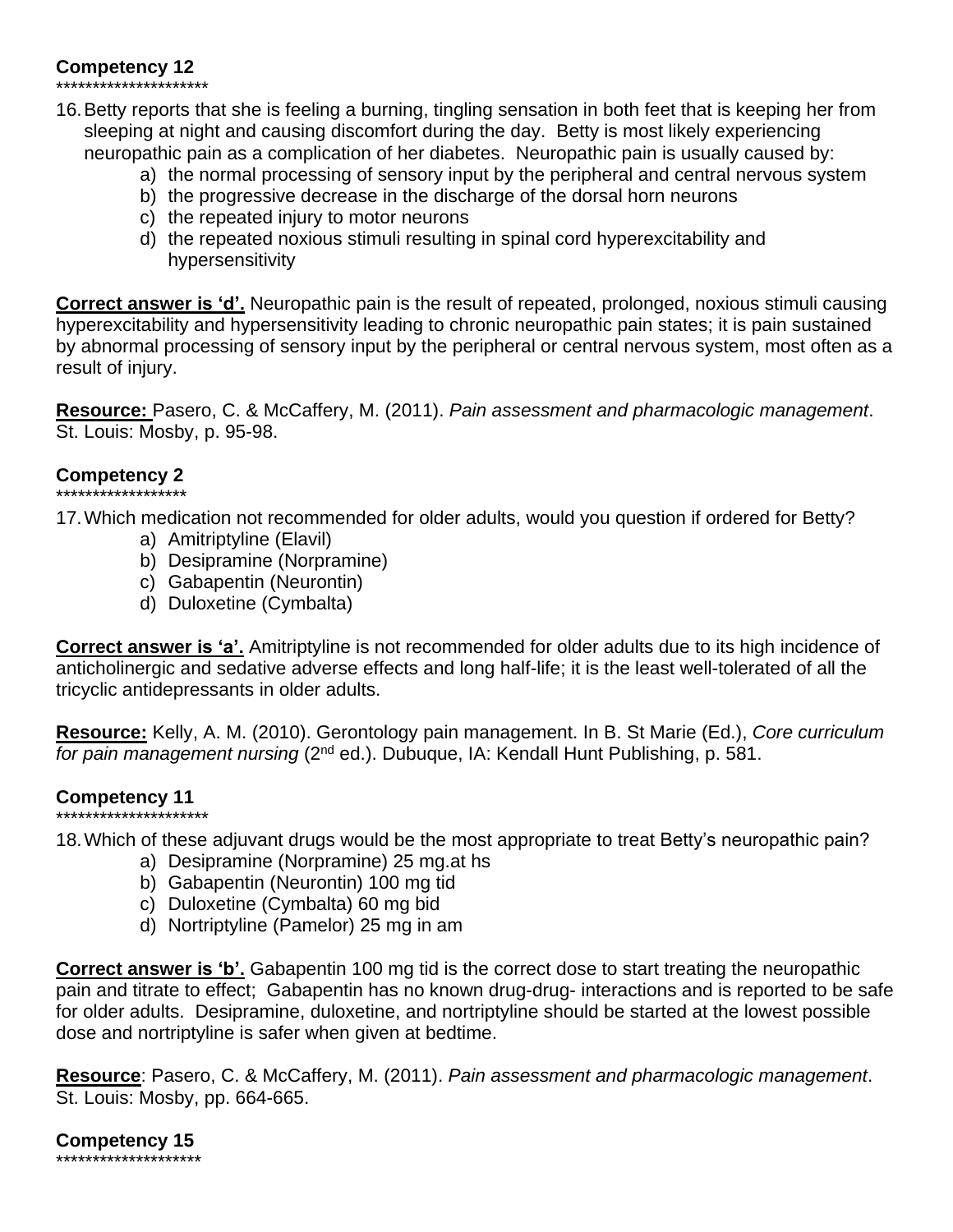- 19.Which information in Betty's history would be the most significant when considering the pharmacologic management of pain?
	- a) A decline in renal function
	- b) Degenerative joint disease
	- c) Impairment or decline in mental status
	- d) Decreased mobility

**Correct answer is 'a'.** A decline in renal function is most important because elimination of drugs is impeded by the age-related reduction in renal mass and blood flow, making older adults at higher risk for drug accumulation and toxicity, especially with drugs that have a long half-life.

**Resource:** Pasero, C. & McCaffery, M. (2011). *Pain assessment and pharmacologic* m*anagement*. St. Louis: Mosby, pp. 363-365.

# **Competency 7, 12**

- \*\*\*\*\*\*\*\*\*\*\*\*\*\*\*\*\*\*\*\*\*\*\* 20. When establishing priorities for an effective pain management plan, which considerations would be the most important?
	- a) The older adult's functional ability
	- b) The older adult's cognitive status
	- c) The older adult's goals
	- d) The older adult's support system

**Correct answer is 'c'.** An effective plan of care involves the older adult whose perspective is key in establishing appropriate goals of care and ensuring effective pain management according to the older adult's needs and wishes.

**Resource:** Curtiss, C. (2010). The pain management nurse as an educator. In B. St. Marie (Ed.), *Core curriculum for pain management nursing* (2nd ed.). Dubuque, IA: Kendall Hunt Publishing, p.666.

#### **Competency 8, 9 \*\*\*\*\*\*\*\*\*\*\*\*\*\*\*\*\*\*\*\*\***

- 21. Which organization set standards for all healthcare facilities (clinics, hospitals, and long-term care facilities) in 2000, which ensure patients' rights to effective assessment and management of pain?
	- a) The American Pain Society (APS)
	- b) The American Society for Pain Management Nursing (ASPMN)
	- c) Centers for Medicare and Medicaid Services (CMS)
	- d) The Joint Commission (TJC)

**Correct answer is 'd'.** The Joint Commission introduced standards in 2000 that hold healthcare organizations accountable for the assessment and management of pain in all patients upon admission through discharge.

**Resource:** Brown, M., Bennett, P. (2010). Social, political, and ethical forces influencing nursing practice. In B. St Marie (Ed.), *Core curriculum for pain management nursing* (2<sup>nd</sup> ed.). Dubuque, IA: Kendall Hunt Publishing, p. 187.

### **Competency 19**

**\*\*\*\*\*\*\*\*\*\*\*\*\*\*\*\*\*\*\*\***

**CASE STUDY 3: Persistent pain in an older adult with cognitive impairment and limited or nonexistent verbal abilities**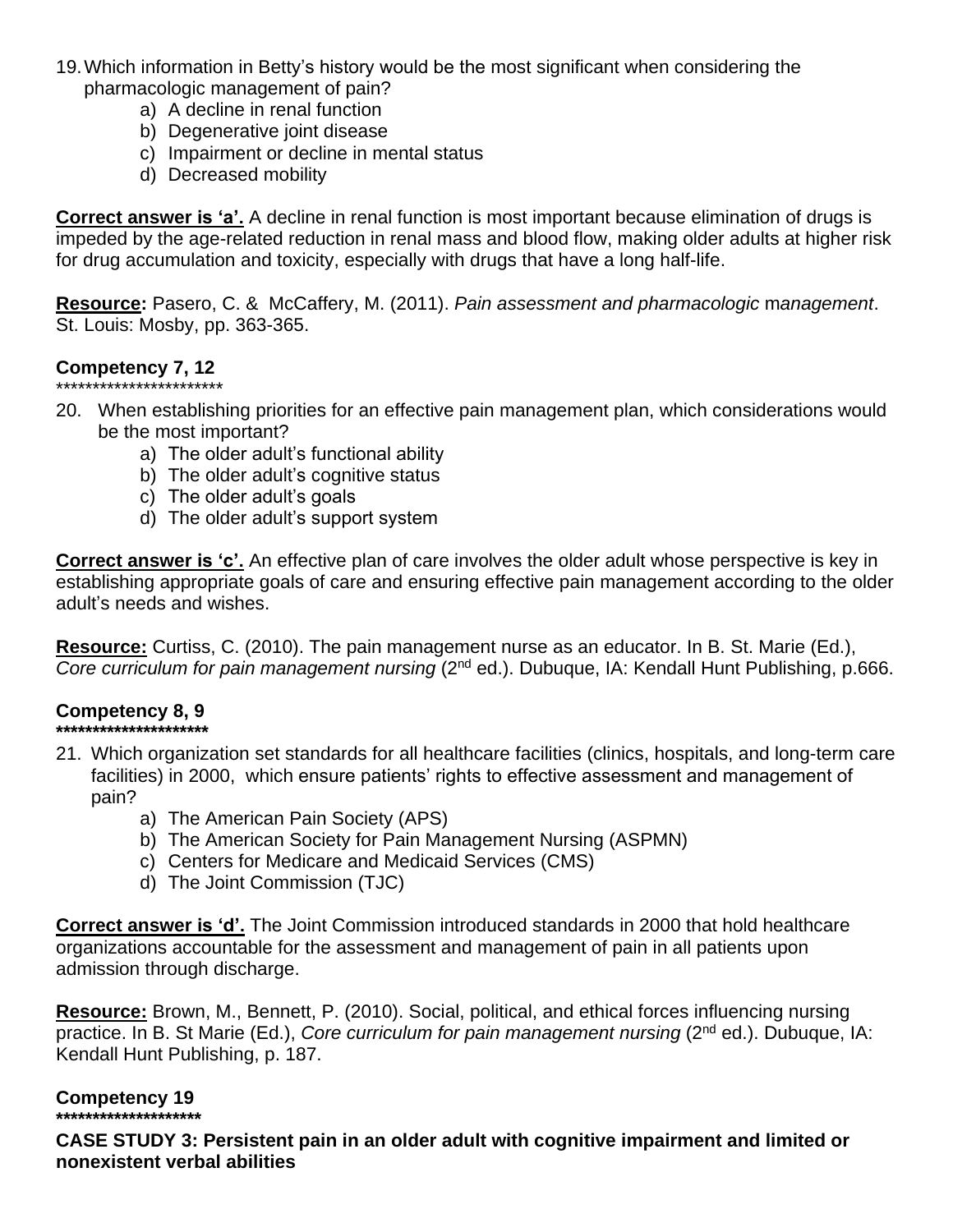Mr. Smith is a 76-year-old male with moderate dementia who has resided in your facility for 2 years. His ability to understand others is limited, but generally, he responds to short questions, recognizes his wife, and follows brief directions. He has a long history of arthritis in his hips for which he receives corticosteroid injections every 3 months.

22.You want to monitor Mr. Smith's pain in between steroid injections. What would be your first step?

- a. Attempt to obtain a self-report of pain from Mr. Smith.
- b. Observe Mr. Smith for behaviors that might indicate pain.
- c. Ask family members about Mr. Smith's history of pain.
- d. Attempt an analgesic trial and observe changes in Mr. Smith's behavior.

**Correct answer is 'a'.** It is important to attempt a self-report whenever possible, because Mr. Smith still has some verbal ability. People with dementia vary in their ability to report pain, and some may be able to report one pain and not another. A self-report can be combined with a behavioral assessment scale, especially if self-report is inconsistent or unreliable.

**Resource:** American Geriatrics Society (2009). Pharmacological management of persistent pain in older persons. *Journal of the American Geriatrics Society, 57*(8), pg. 1333.

Kelly, A. M. (2010). *Gerontology pain management.* In B. St. Marie (Ed.), *Core curriculum for pain management nursing* (2nd ed.), pg. 578.

Pasero, C, & McCaffery, M. (2011). *Pain Assessment and Pharmacologic Management*. St. Louis: Mosby, pg.123

### **Competency 5** \*\*\*\*\*\*\*\*\*\*\*\*\*\*\*\*\*\*\*\*\*

23.Which of the following statements about assessment of pain in older adults with dementia is false?

- a. People with dementia need extra time to process information in a pain rating scale.
- b. A large percentage of people with moderate dementia are able to use at least one pain rating scale.
- c. Pain ratings by people with dementia are lower, because cognitive impairment reduces the ability to feel painful stimuli.
- d. Facial grimacing is one of the most common behaviors indicating pain.

**Correct answer is 'c'**. It is a myth that people with cognitive impairment do not experience as much pain as those who are cognitively intact. Several research studies examining mechanisms and differences in pain transmission and perception in older adults with dementia document that the pain transmission process is unaltered, although cognitive processing and interpretation of the pain stimulus may be impaired, resulting in different presentations or responses to painful stimuli. Many people with dementia are able to use a pain rating scale, but need time to process the information. Facial grimacing is one of the most common pain behaviors for both cognitively intact and cognitively impaired people.

**Resource:** Pasero, C., & McCaffery, M. (2011). *Pain assessment and pharmacologic management*. St. Louis: Mosby, pp. 123-124.

**Competency 5** \*\*\*\*\*\*\*\*\*\*\*\*\*\*\*\*\*\*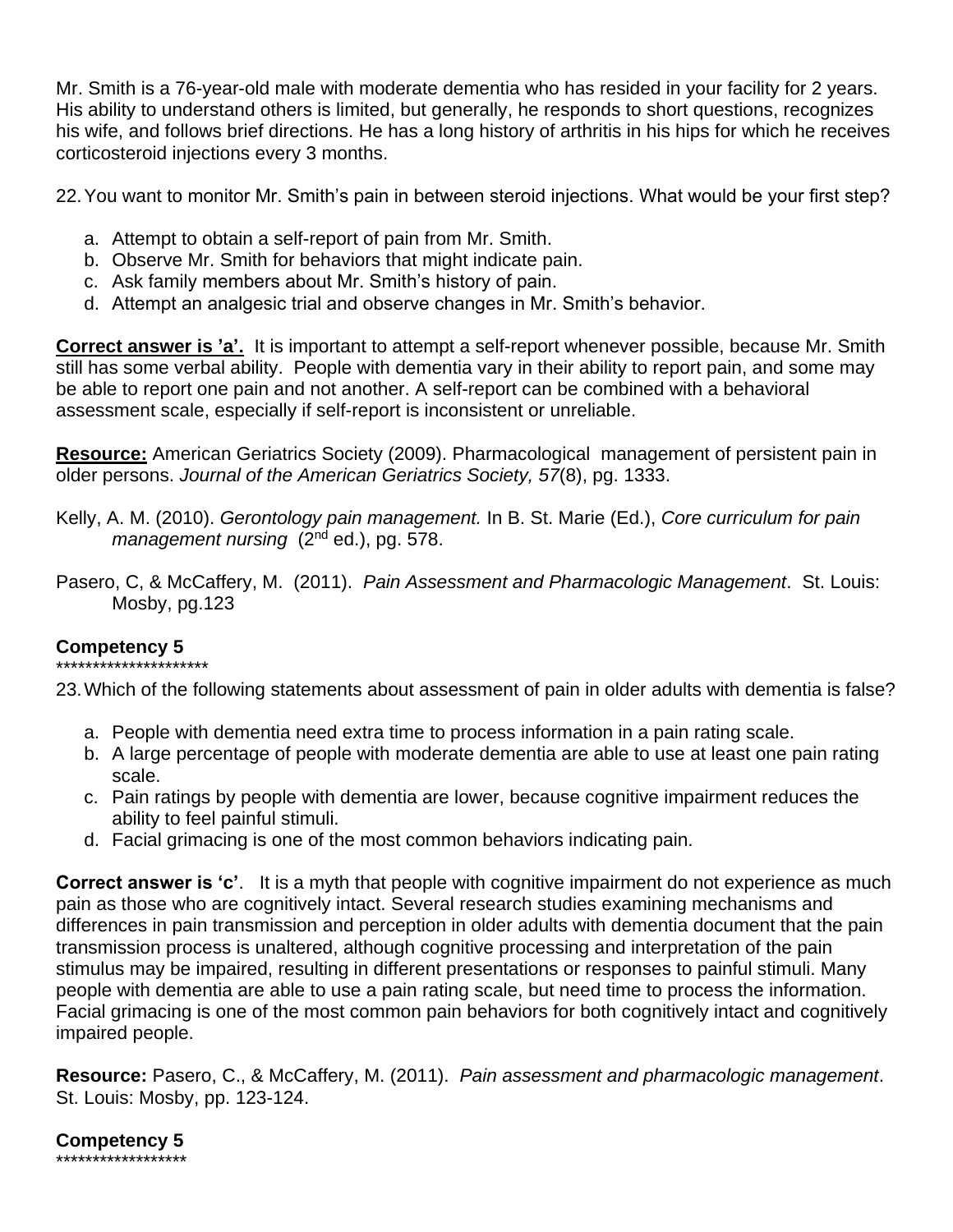After trying several times to use a pain tool with Mr. Smith, you have determined that he is unable to use it. You continue to ask Mr. Smith if he has pain at each assessment but also look for behaviors that might indicate pain.

24.All of the following behaviors are likely indicators that Mr. Smith is experiencing pain EXCEPT:

- a. Change in sleep pattern and resisting care.
- b. Taking and hoarding items belonging to others and increased exit-seeking in his wheelchair.
- c. Rigid, tense body posture, grimacing during movement.
- d. Appetite change and combativeness.

**Correct answer is 'b'**. It is good practice to always ask an older adult with dementia whether he/she has pain and assess their response. When the individual's response is either lacking or inconsistent, it is important to assess for behaviors that might indicate pain. For people with dementia, the scope of potential pain indicators is much broader than the common pain behaviors, such as grimacing, moaning, bracing, rubbing, and guarding. Atypical behavioral presentation of pain can include agitation, restlessness, irritability, combativeness, resisting care, changes in appetite or sleep, or usual activities. Six major categories of behavior that indicate pain have been outlined by the American Geriatrics Society. They are facial expression, verbalizations/vocalizations, body movements, changes in interpersonal interactions, changes in activity, patterns or routines, and changes in mental status.

**Resource:** Pasero, C, & McCaffery, M. (2011). *Pain assessment and pharmacologic management*. St. Louis, Mosby, pp. 124-125.

American Geriatrics Society (2002). The management of persistent pain in older adults. *Journal of the American Geriatrics Society, 50*(6), pp. S204-S224.

#### **Competency 5, 6 \*\*\*\*\*\*\*\*\*\*\*\*\*\*\*\*\*\*\*\*\***

After his corticosteroid injection, Mr. Smith's pain behaviors decrease for a few weeks, but as time goes on, he becomes aggressive, resists care, holds his arms rigidly to his chest, and stays in bed throughout the day. Based on his known arthritis and increasing behaviors you think he may have unrelieved pain. His responses to your attempts at a self-report continue to be inconsistent and unclear.

- 25.Before starting an analgesic medication, what additional information do you need to consider in order to rule out other causes of his behaviors?
	- a. Whether there is a procedure or acute illness that is likely to cause pain. (For example, physical therapy or a urinary infection)
	- b. Whether or not behaviors resolve after increasing his participation in known meaningful activities, such as interacting with the facility therapy dog.
	- c. Whether or not behaviors continue after attention to basic needs and comfort measures are provided
	- d. Whether ADLs are performed in a manner that could exacerbate pain

**Correct answer is 'b'**. A hierarchical approach to identifying the presence of pain in nonverbal older adults has been recommended. This approach includes assessing for acute illness, getting a report from family members, evaluating potentially painful procedures or activities, and determining whether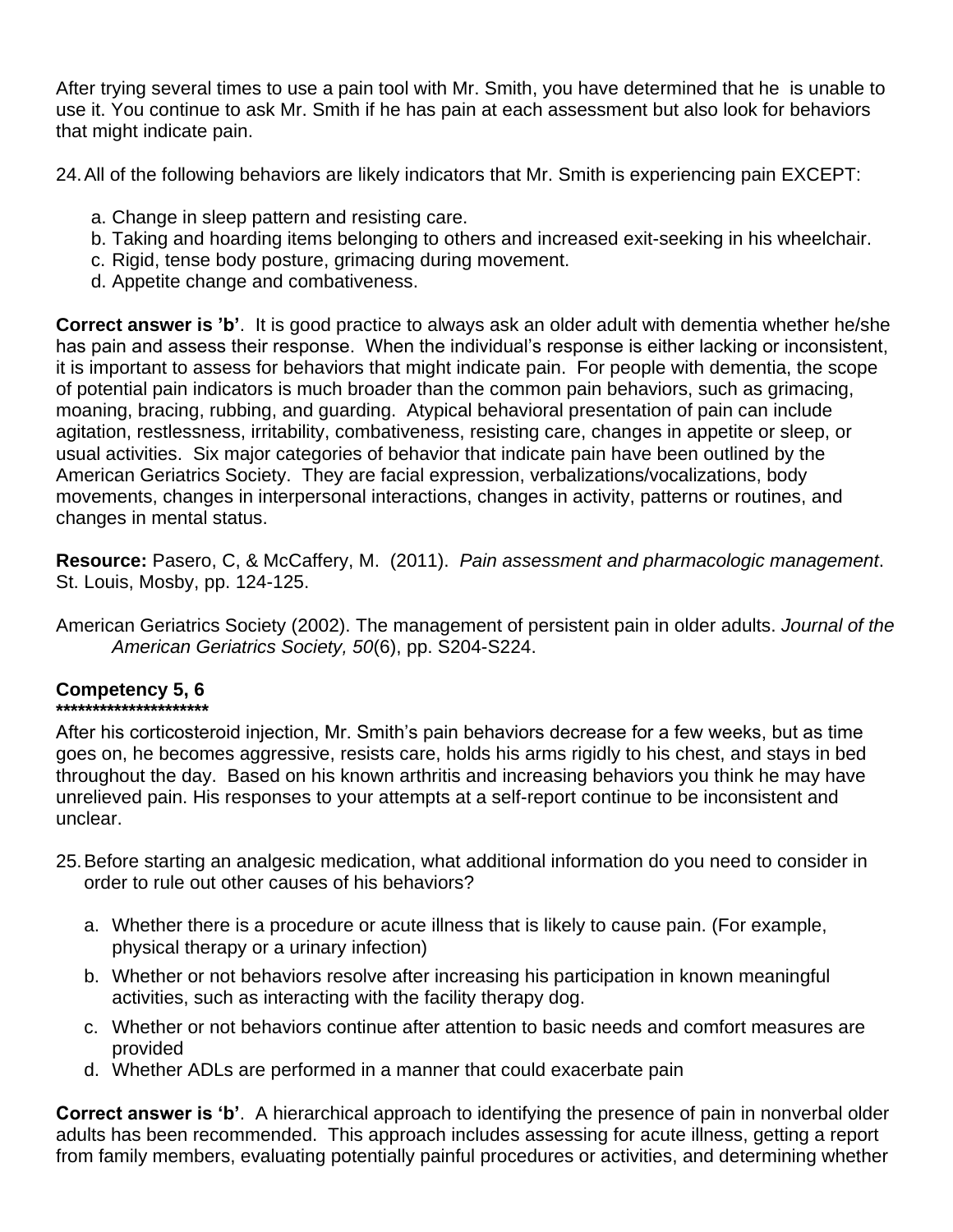behaviors continue after assessment for acute illness, and after basic needs are met and comfort measures provided. In addition the manner in which assistance with ADLs is provided (for example, moving painful joints during dressing) can be a common source of pain and should be evaluated to find ways to minimize pain. Meaningful activities can enhance quality of life and may serve as a distraction from pain, but are not an alternative to adequate analgesia.

**Resource:** Pasero, C., & McCaffery, M. (2011). *Pain assessment and pharmacologic management*. St. Louis: Mosby, p. 126.

- Herr, K, Coyne, P, Key, T, et al. (2006). Pain assessment in the nonverbal patient: Position statement with clinical practice recommendations. *Pain Management Nursing, 7*(2), 44-52.
- Talerico, KA, Miller, LL, Swafford, K, Rader, J, Sloane, PD, & Hiatt, SO. (2006). Psychosocial approaches to prevent and minimize pain in people with dementia during morning care. *Alzheimer's Care Quarterly, 7*(3), 1-12.

#### **Competency 5** \*\*\*\*\*\*\*\*\*\*\*\*\*\*\*\*\*\*\*

- 26. A pain behavior score obtained from an observational pain tool is not equivalent to a pain intensity score.
	- a. True
	- b. False

**Correct answer is 'a'**. A pain intensity score (e.g., severe pain, or a '9' on a 0-10 scale) can only be determined by a person's self-report. When self-report is possible and is consistent, treatment decisions can be made based on this single measure. However, a pain behavior score is only one piece of the broader assessment picture, and treatment decisions should be made based on the assessment hierarchy.

This approach includes getting a report from family members, evaluating potentially painful procedures or activities, and determining whether behaviors continue after basic needs are met and comfort measures provided. In addition the manner in which assistance with ADLs is provided (for example, moving painful joints during dressing) can be a common source of pain and should be evaluated to find ways to minimize pain.

**Resource:** Pasero, C., & McCaffery, M. (2011). P*ain assessment and pharmacologic management*. St. Louis: Mosby, p. 127.

# **Competency 5, 6**

\*\*\*\*\*\*\*\*\*\*\*\*\*\*\*\*\*\*\*\*\*\*\*

You want to use an observational pain assessment tool to monitor Mr. Smith's pain.

- 27. All of the following observational pain assessment tools are recommended for assessment of persistent pain in older nursing home residents EXCEPT:
	- a. CNPI (Checklist of Nonverbal Pain Indicators)
	- b. FLACC (face, legs, activity, crying and consolability)
	- c. PAIN-AD (Pain Assessment in Advanced Dementia)
	- d. PACSLAC (Pain Assessment Checklist for Seniors with Limited Ability to Communicate)

**Correct answer is 'b**. Many tools for assessment of pain in nonverbal older adults have been developed in recent years and are in various stages of development. However, important differences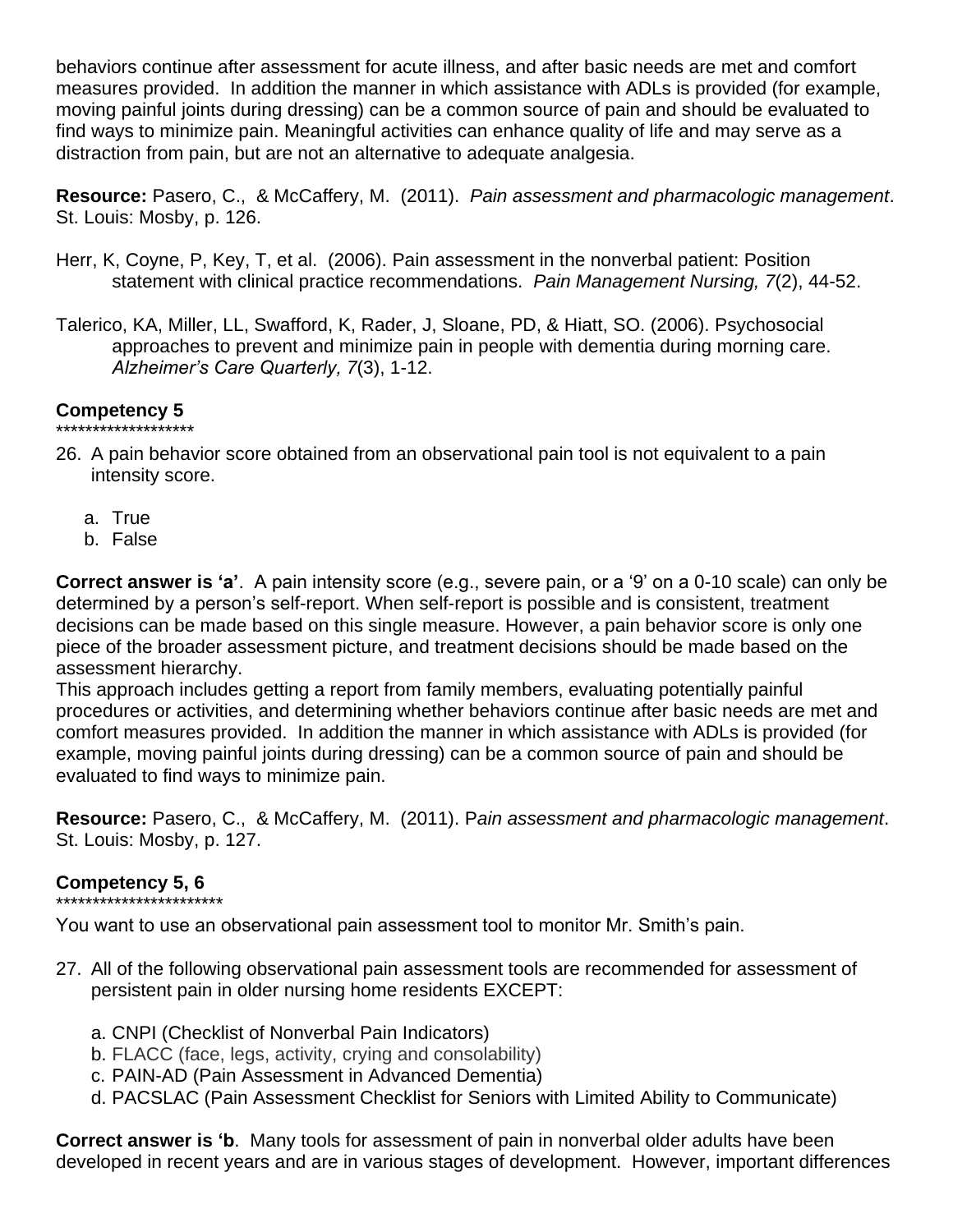exist in scope and application, and there is no universally accepted tool for this population with good reliability, validity and clinical utility. Three tools for the assessment of pain in nonverbal older adults for use in nursing homes are currently recommended because there is at least minimum evidence supporting their use : 1) the CNPI; 2) the PAINAD; and 2) the PACLSAC. The CNPI is a brief clinically useful observational list of 6 common pain behaviors. The PAINAD also focuses on the more common pain behaviors and contains 5 categories of behavior. The PACSLAC, on the other hand, provides a listing of 60 behaviors (many atypical) that may be exhibited in this population as an expression of pain or discomfort. It is important to understand that the particular behaviors exhibited are unique to each individual. The same tool(s) should be used with individual older adults once it has been selected in order to provide consistent assessment information. These 3 tools continue to be tested and new tools continue to be developed. Clinicians are encouraged to keep abreast of changes in recommendations and to understand that there should be evidence to support the use of the pain assessment tool(s) they choose. A detailed critique of existing pain tools, is available at http://prc.coh.org/PAIN-NOA.HTM The FLACC is designed for children, ages 2-7, and some of the behaviors in the FLACC are not typically seen in older adults.

**Resource:** D'Arcy, Y. (2010). Pain assessment. In B. St Marie (Ed.), *Core curriculum for pain management nursing* (2<sup>nd</sup> ed.). Dubuque, IA: Kendall Hunt Publishing, p. 229.

- Pasero, C, & McCaffery, M. (2011). *Pain assessment and pharmacologic management*, St. Louis, Mosby. pp. 128-135.
- Herr, K, Bursch, H, Ersek, M, Miller, LL, & Swafford, K. (2010). Use of pain –behavioral assessment tools in the nursing home: Expert consensus recommendations for practice. *Journal of Gerontological Nursing, 36*(3), 18-29.

# **Competency 5, 6**

- \*\*\*\*\*\*\*\*\*\*\*\*\*\*\*\*\*\*\*\*\*\* 28. In addition to consistently asking the person with dementia whether he/she has pain, which of the following statements about pain assessment in this population is accurate?
	- a. Family members' report on intensity of pain should be obtained.
	- b. Observational assessments for pain should be conducted both at rest and during movement or activity.
	- c. Greater number of pain behaviors indicates greater pain intensity.
	- d. Pain intensity should be determined and recorded in the same way as with cognitively intact people.

**Correct answer is 'b'**. Pain behaviors may be present either at rest or during movement and activity, and observational assessment should occur during both rest and movement. Some studies have illustrated that observation for pain-related behaviors at rest can be misleading and can lead to incorrect judgment about the presence of pain, therefore it is necessary to observe during both rest and movement. Although family members can often give reliable information about whether or not pain is present in the older person with dementia, their reports of how severe or intense they think the pain is for the person are often inaccurate and should not be obtained. Finally, a pain behavior score is not equivalent to a pain intensity score.

**Resource:** Kelly, A. M. (2010). Gerontology pain management. In B. St. Marie (Ed.), *Core curriculum for pain management nursing* (2nd ed.) (p. 578). Dubuque, IA: Kendall Hunt Publishing.

Pasero C., & McCaffery, M. (2011). *Pain Assessment and Pharmacologic Management*. St. Louis: Mosby, p. 127.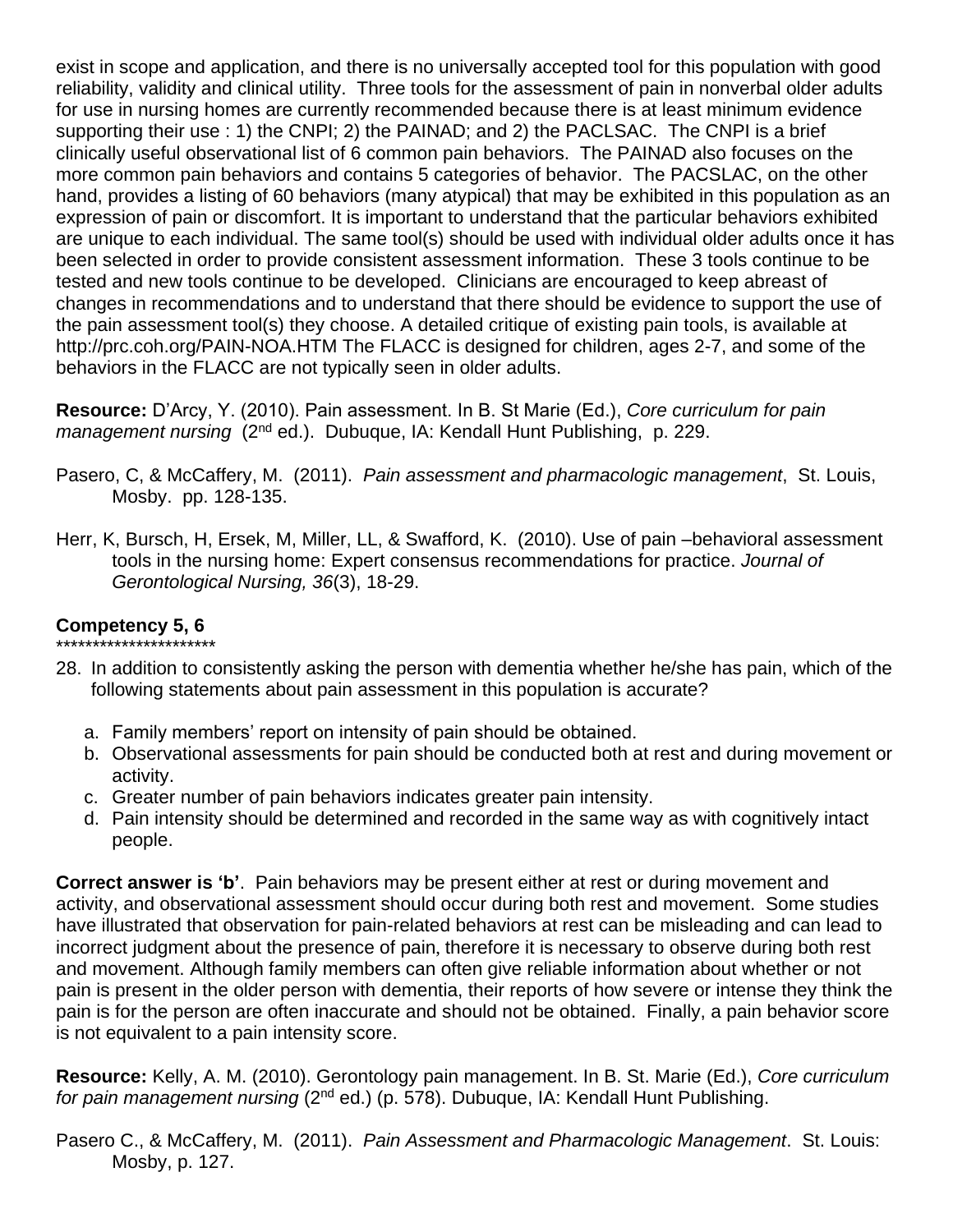# **Competency 5, 6**

**\*\*\*\*\*\*\*\*\*\*\*\*\*\*\*\*\*\*\*\*\***

You determine that the analgesic medication that Mr. Smith is currently receiving, 500mg of acetaminophen QID, is not adequate because his behaviors increase over time after his steroid injection.

- 29. What would your next step be in changing his analgesic medication?
	- a. Stop the scheduled acetaminophen and start hydrocodone 5/325, 1 tablet QID for 2 days and then reassess
	- b. Stop the acetaminophen and start ibuprofen 400 mg TID for 2 days and then reassess
	- c. Increase his acetaminophen to 1000mg and schedule it Q6H around-the-clock for 2 days and then reassess
	- d. None of the above

**Correct answer is 'a'.** Starting a weak opioid, such as hydocodone at the 5/325 dose would be an appropriate initial opioid to try in this case. Assessing for effectiveness and sedation side effects for the first 48 hours would be important. Owing to its relative safety, acetaminophen is recommended as first-line therapy for persistent pain, but it is now recommended at no more than 3000mg/day. Because older adults are at higher risk of adverse events from NSAIDs, they should be used with caution in older adults and reserved for short-term use.

**Resource:** American Geriatrics Society (2009). Pharmacological management of persistent pain in older persons. *Journal of the American Geriatrics Society, 57*(8), pg. 1334.

# **Competency 9, 10, 11**

- \*\*\*\*\*\*\*\*\*\*\*\*\*\*\*\*\*\*\*\*\*\*\*\*\*\*\* 30. Which of the following factors in Mr. Smith would lead you to avoid increasing his dose of acetaminophen?
	- a. Hepatic insufficiency
	- b. History of alcohol abuse
	- c. Medications such as warfarin and methotrexate
	- d. all of the above

**Correct answer is 'd'.** Because acetaminophen is metabolized in the liver, the dose of acetaminophen should be reduced to 50-75% in people with either hepatic insufficiency, a history of alcohol abuse, or taking high risk medications such as warfarin and methotrexate.

**Resource:** American Geriatrics Society (2009). Pharmacological management of persistent pain in older persons. *Journal of the American Geriatrics Society, 57*, pg. 1335.

# **Competency 10**

\*\*\*\*\*\*\*\*\*\*\*\*\*\*\*\*\*\*\*\*

- 31. Because of the above-noted factors, you and Mr. Smith's primary care provider decide to try using a low-dose opioid with Mr. Smith rather than increasing his acetaminophen. Opioids are associated with a number of side effects. Which of the following statements is NOT true about side effects associated with starting Mr. Smith on a low-dose opioid?
	- a. Increased sedation is more likely if Mr. Smith is taking other CNS depressants, such as benzodiazepines, antipsychotics, sleeping pills, and anti-depressants.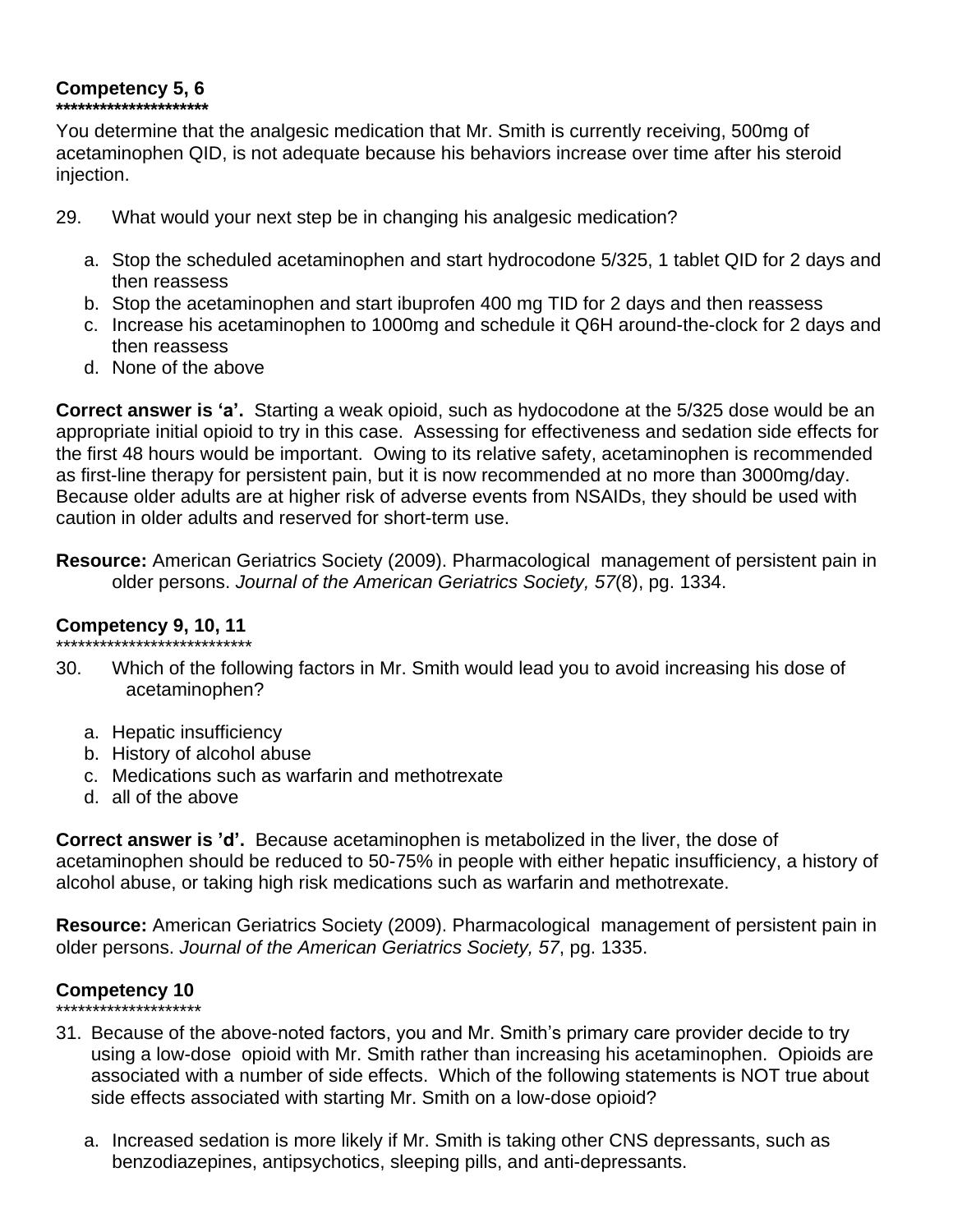- b. A small increase in risk for falling is most likely to occur during transfers and is most likely due to increased sedation, which should decrease in a few days as Mr. Smith adjusts to the medication.
- c. Respiratory depression is a serious side effect and should be monitored as long as the person is taking opioids.
- d. Constipation is the one side effect of opioids for which tolerance does not develop.

**Correct answer is 'c'.** Respiratory depression, though serious, would not be an ongoing priority because tolerance develops quickly. Further, respiratory depression usually results from rapid dosing increases and not from low-dose medications, even in opioid-naïve individuals. However, increased sedation may be a risk, especially if Mr. Smith takes other CNS depressants. There is little research suggesting that opioid use increases the risk of falling, but it may in certain individuals, such as those with a history of falls or gait abnormalities. Constipation is a common side effect of opioid medications and should be treated proactively at the start of opioid treatment.

**Resources:** American Geriatrics Society (2002). The management of persistent pain in older adults. *Journal of the American Geriatrics Society, 50*(6), pp. S204-S224.

American Geriatrics Society (2009). Pharmacological management of persistent pain in older persons. *Journal of the American Geriatrics Society, 57*(8), p. 1339.

#### **Competency 13** \*\*\*\*\*\*\*\*\*\*\*\*\*\*\*\*\*\*\*\*

- 32. Of the following statements about using opioids to treat pain in cognitively impaired older adults, which one is accurate?
	- a. Using opioids in cognitively impaired older adults should be avoided because of increased risk of sedation and falls.
	- b. Opioids should be given to cognitively impaired older adults starting with low doses, followed by frequent reassessment of optimum pain relief and side effects.
	- c. Because cognitively impaired older adults are less sensitive to pain, they should not require strong opioids to relieve pain.
	- d. Opioids should be avoided due to risk of constipation/impaction.

**Correct answer is 'b'**. As with cognitively intact older adults, the "start low, go slow" guideline is appropriate for cognitively impaired individuals as well. An opioid analgesic trial can be used if pain is assumed to be present based on 1) pathology or procedures likely to stimulate pain, 2) continuation of pain behaviors after attention to known causes of pain, basic needs, and comfort measures, and 3) surrogate (family members, caregivers) report of previous pain or behaviors indicative of pain. Side effects, such as sedation and constipation should be monitored, but are not reasons to avoid opioids.

**Resource:** Kelly, A. M. (2010). Gerontology pain management. In B. St. Marie (Ed.), *Core curriculum for pain management nursing* (2nd ed.). Dubuque, IA: Kendall Hunt Publishing, p. 581.

Pasero, C, & McCaffery, M. (2011). *Pain assessment and pharmacologic management*. St. Louis: Mosby, pp8. 123-126.

**Competency 10, 13** \*\*\*\*\*\*\*\*\*\*\*\*\*\*\*\*\*\*\*\*\*\*\*\*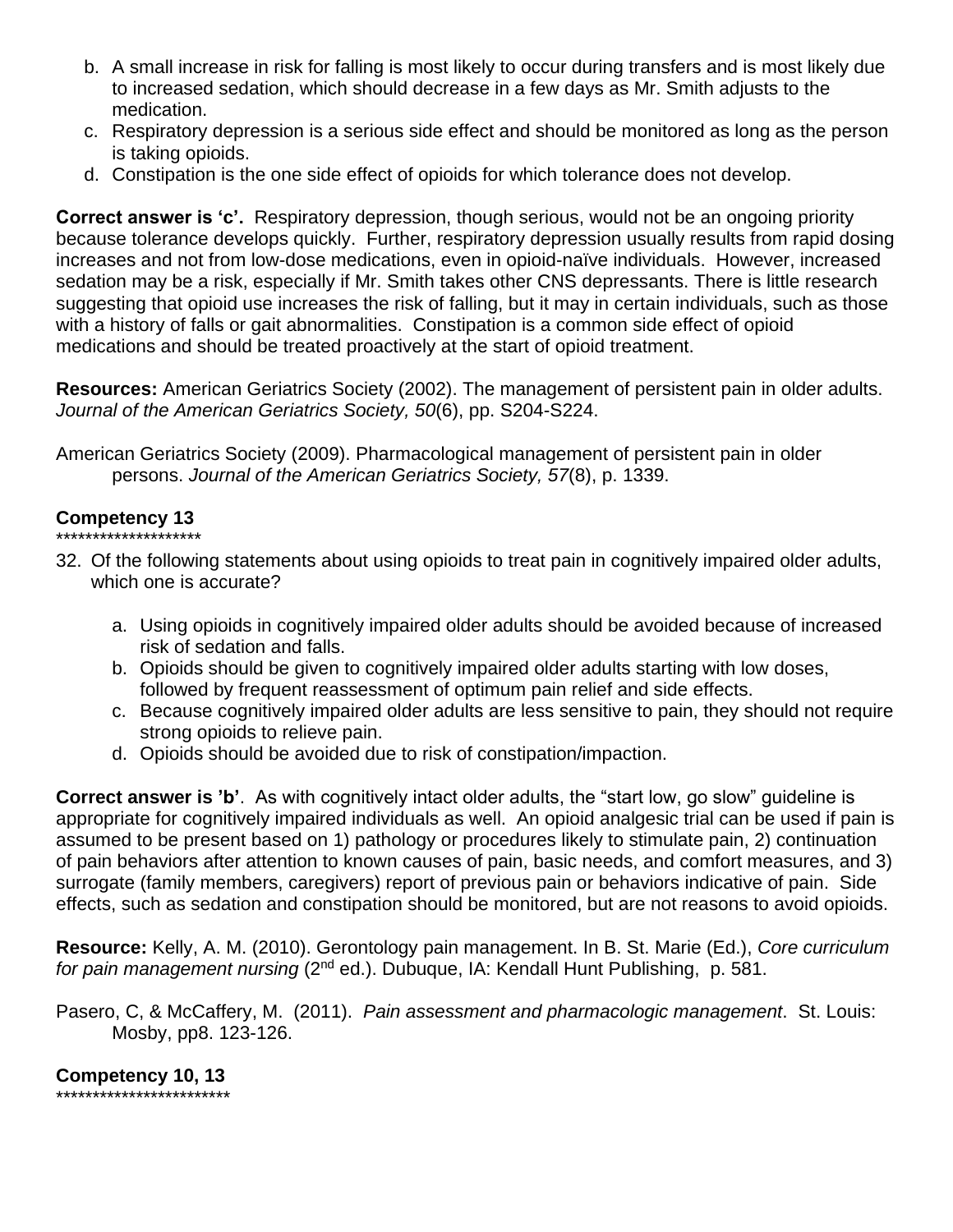- 33. As you initiate these changes in Mr. Smith's medications, you want to ensure that the interdisciplinary team members know their role in Mr. Smith's pain management. Which of the following statements about the role of the interdisciplinary team is NOT true?
	- a. All nurses working with Mr. Smith should understand about medication changes in the care plan and monitor for effectiveness and side effects.
	- b. Physical therapists and occupational therapists should evaluate Mr. Smith and develop interventions to optimize both upper and lower extremity functioning.
	- c. The Activities Director should plan for activities that can help to maintain functioning and distract Mr. Smith from his pain.
	- d. Because Mr. Smith will not be able to remember the PT's instruction, a physical therapy referral is not indicated.

**Correct answer is 'd'**. An interdisciplinary approach is vital to a successful pain management program. The nurse's role in pain management is to act as the coordinator of the plan, involving all the key people in a collaborative manner to optimize the treatment plan. A physical therapy referral is appropriate and can help with positioning and maintaining lower extremity functioning.

**Resource:** Gordon, D. B. (2010). Quality Evaluation and Improvement. In B. St. Marie (Ed.), *Core curriculum for pain management nursing* (2nd ed.). Dubuque, IA: Kendall Hunt Publishing, p. 653.

#### **Competency: 17** \*\*\*\*\*\*\*\*\*\*\*\*\*\*\*\*\*\*

- 34. You want to augment analgesic medication with non-pharmacological treatments. Which of the following non-pharmacological treatments would NOT be appropriate for Mr. Smith?
	- a. Physical activity
	- b. Massage
	- c. Cognitive behavioral interventions such as biofeedback
	- d. Positioning techniques

**Correct answer is 'c'.** Due to Mr. Smith's cognitive impairment, he would not be able to understand and participate in cognitive behavioral interventions. Physical activity, massage and positioning techniques all are appropriate non-pharmacological interventions for people with dementia.

**Resource:** American Geriatrics Society (2002). The management of persistent pain in older adults. *Journal of the American Geriatrics Society, 50*(6), pp. S218-S220.

# **Competency: 8, 16**

\*\*\*\*\*\*\*\*\*\*\*\*\*\*\*\*\*\*\*\*\*\*\*\*

After 4 days, the interdisciplinary team members are in agreement that the medication change has been helpful to Mr. Smith's pain. This conclusion is further supported by a reduction in pain-related behaviors documented during regular observational assessments. However, Mr. Smith has experienced an increase in confusion since the new opioid medication was started. His wife and the team are expressing concern and suggesting that he be taken off the opioid.

35. After ruling out other causes, you conclude that the changes in mental status are related to opioid use. What will your next steps be?

a. Taper the opioid slowly and discontinue. Restart the ATC acetaminophen.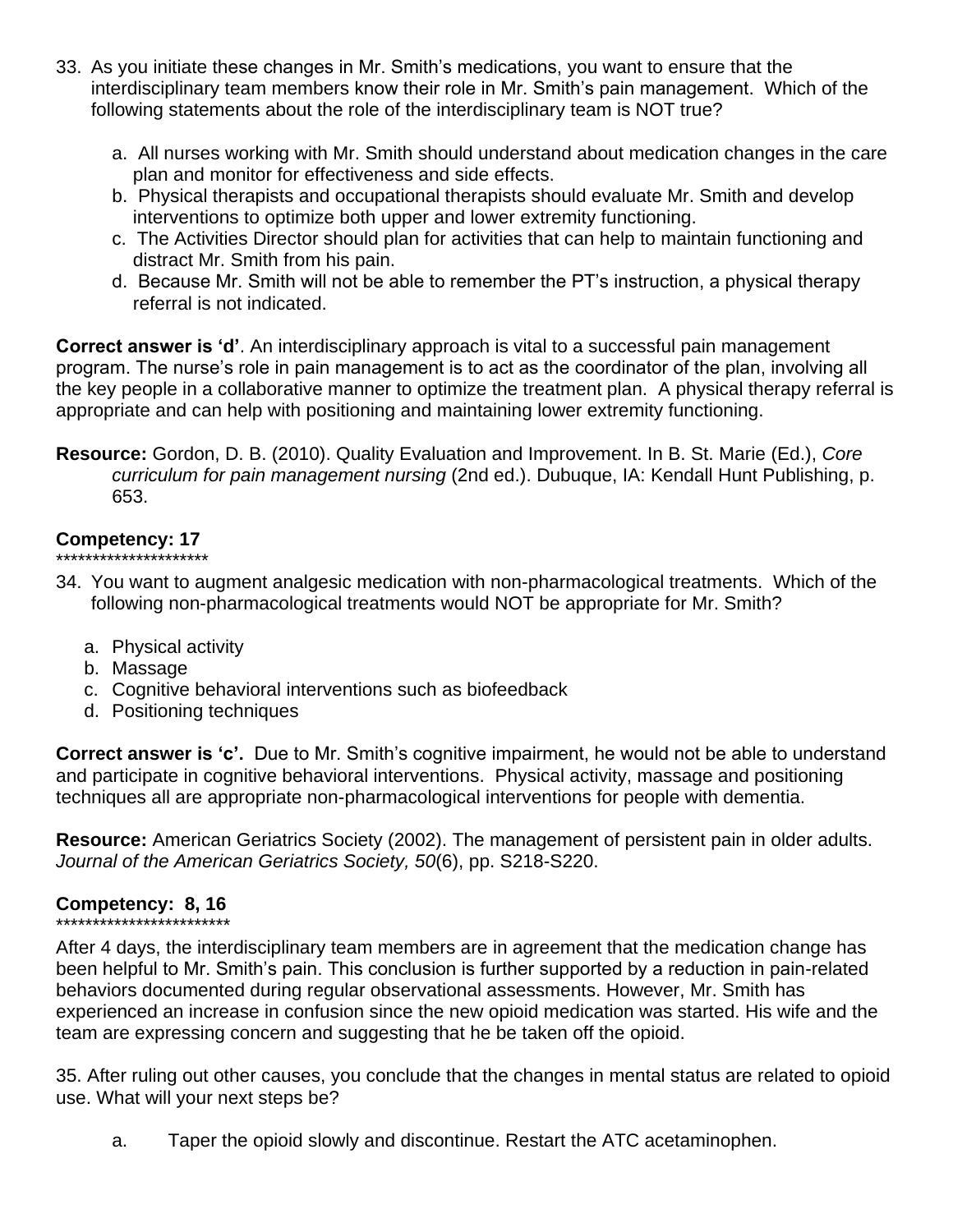- b. Educate the team and family about the likelihood that opioid-related confusion resolves within a couple of weeks at most.
- c. Administer naloxone to reverse the opiate's effects and reduce the daily opiate dose by 25%
- d. Reduce the daily opioid dose by 25% and reassess in 2-3 days.

**Correct answer is 'd'.** In this case, it is concluded that the analgesia received from the opiate is satisfactory, but with apparent side effects. When this is the situation, it is best to reduce the dose by 25% and reassess in 2-3 days. Until these steps are taken and reassessment can occur, it would be premature to discontinue what appears to be a successful medication. Further, naloxone should not be administered, even if changes in cognition are significant, as doing so can precipitate severe pain that is very difficult to control.

**Resource:** Pasero, C., & McCaffery, M. (2011). *Pain assessment and pharmacologic management.* St. Louis: Mosby, pp.487& 520.

#### **Competency: 9, 13**  \*\*\*\*\*\*\*\*\*\*\*\*\*\*\*\*\*\*\*\*\*\*\*

# **CASE STUDY 4: Post-herpetic Neuralgia**

For the first time, you're caring for Mrs. Lee, a cognitively intact 79-year-old woman recently treated for the acute phase of herpes zoster (shingles). However, she is continuing to experience ongoing pain. She describes a burning sensation with a shooting component around her chest. The pain is present 80% of the day but varies in intensity on a numerical rating scale from 3-7/10. It does keep her awake on occasion. Pain related medications include ibuprofen, 600mg q6h, and Tylenol #3, one tablet q4h.

- 36. Her type of pain would be classified as \_\_\_\_\_\_ and occurs because of \_\_\_\_.
	- a. nociceptive; abnormal processing of sensory input by the peripheral or central nervous system damage
	- b. neuropathic; normal physiological response to tissue damage
	- c. neuropathic; abnormal processing of sensory input by the peripheral or central nervous system damage
	- d. nociceptive; normal physiological response to tissue damage

**Correct answer is 'c'**. This is a case of post-herpetic neuralgia, which occurs in approximately 20% of people who experience an acute case of shingles. Neuropathic pain, such as in this case study, is caused by a primary lesion or dysfunction in the either the central or peripheral nervous system, or both.

**Resource:** Pasero, C. & McCaffery, M. (2011). *Pain assessment and pharmacologic management*. St. Louis: Mosby, p. 7

# **Competency 2**

# \*\*\*\*\*\*\*\*\*\*\*\*\*\*\*\*\*\*\*

- 37. What would be your first priority in addressing her pain?
	- a. Call or fax her prescriber to request adjustments in her current treatment plan
	- b. Identify the patient's goals for pain relief, determine her level of knowledge about the disease, and establish a plan for her involvement in documenting her pain experience
	- c. Initiate two non-pharmacological interventions to offer pain relief: cold (ice) compresses to the painful area followed by a gentle massage with peppermint oil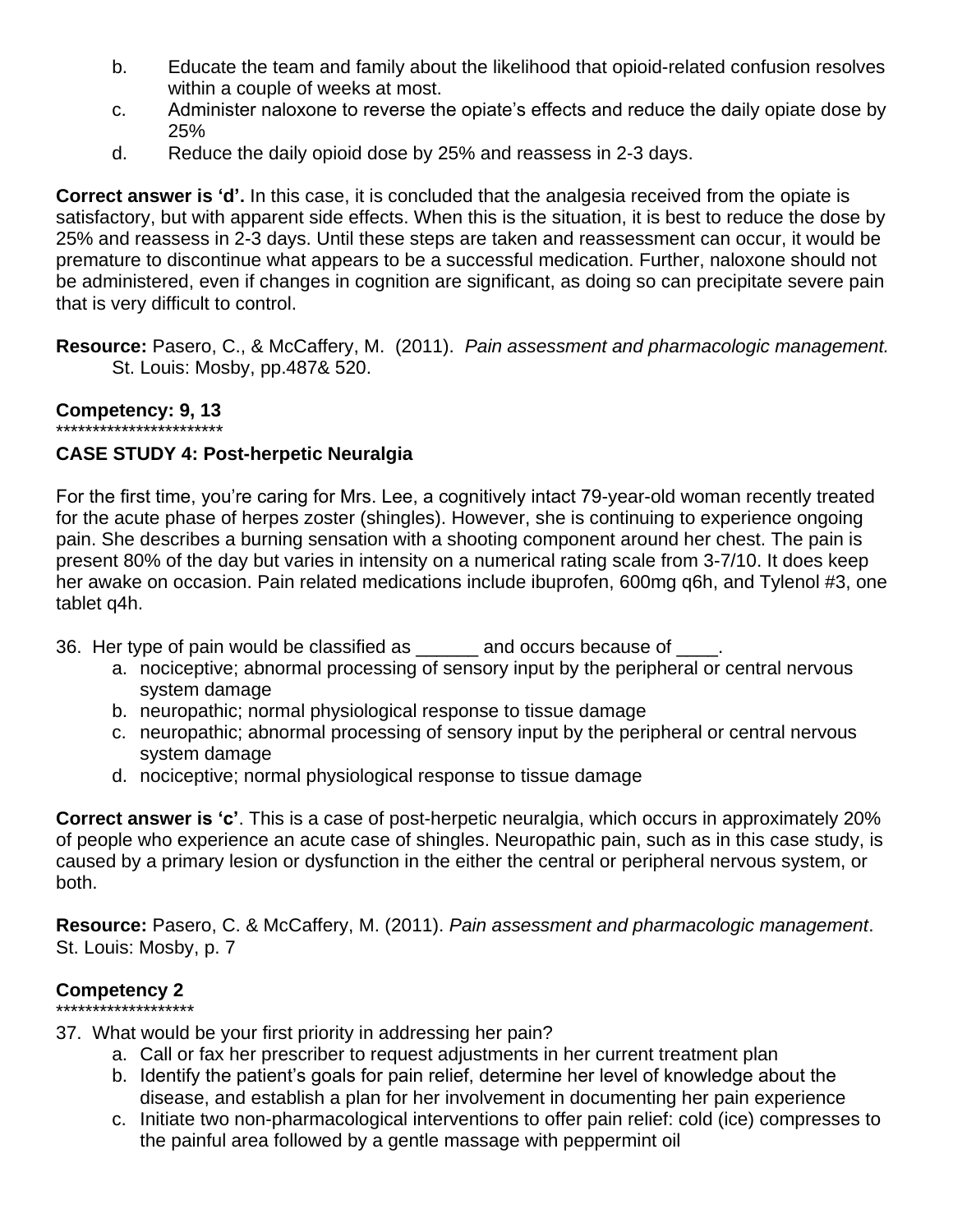d. Contact family members to gather additional information about her pain history and disease process

**Correct answer is 'b'**. Having an identified goal provides a necessary target for the treatment of pain for each individual. The nurse's role includes educating the older person about the pain and encouraging active participation in her/his care. Selection of a valid and reliable pain assessment tool that she finds particularly useful will be a top priority. The non-pharmacological interventions mentioned here would be appropriate in this case, but they would not be a priority until her goals are determined.

**Resource:** Kelly, A. M. (2010). Gerontology pain management. In B. St. Marie (Ed.), *Core curriculum for pain management nursing* (2nd ed.). Dubuque, IA: Kendall Hunt Publishing, p. 583.

# **Competency 4, 8, 16**

- \*\*\*\*\*\*\*\*\*\*\*\*\*\*\*\*\*\*\*\*\*\*\*\*\*
- 38. It is important to consistently use a tool that measures the intensity of an older adult's pain. Because you want to use the tool that Mrs. Lee prefers, you introduce her to recommended reliable and valid tools. Which ones will you review with her?
	- a. The verbal descriptor scale, the PAINAD, and the numeric rating scale
	- b. The FACES pain scale (revised version), the numeric rating scale, and the PACSLAC
	- c. The verbal descriptor scale, the FACES pain scale (revised version), and the numeric rating scale
	- d. The PACSLAC, the PAINAD, and the numeric rating scale

**Correct answer is 'c'**. The PAINAD and PACSLAC are pain tools for cognitively IMPAIRED older adults and require observation of behaviors. The verbal descriptor scale, he FACES pain scale (revised version), and the numeric rating scale are recommended for use in the cognitively intact older adult population due to their reliability, validity and simplicity of use. If you are unfamiliar with any of these scales, see the Cognitively Intact Pain Assessment section of the geriatricpain.org website.

**Resource:** American Geriatrics Society (2002). The management of persistent pain in older persons. *Journal of the American Geriatrics Society*, *50*(6), pp. 208-210.

### **Competency: 4, 8** \*\*\*\*\*\*\*\*\*\*\*\*\*\*\*\*\*\*\*\*\*\*

- 39. Your assessment reveals that her current medications are not effectively managing her pain. Knowing the potential consequences of untreated or poorly treated pain specific to older persons, what additional issues will you want to assess and address?
	- a. cognitive changes and nutritional intake
	- b. decreased interest in social activities and relationships
	- c. mood, including risk of depression and/or anxiety
	- d. All of the above

**Correct answer is 'd'**. All of the listed issues may arise as a consequence of untreated pain. In addition to these, nurses will need to keep in mind that there are additional potential consequences. These include sleep disturbance, alteration in immune function, change in functional abilities, and an overall increase in health care utilization.

**Resource:** American Geriatrics Society (2002). The management of persistent pain in older persons. *Journal of the American Geriatrics Society, 50*(6), p. 205.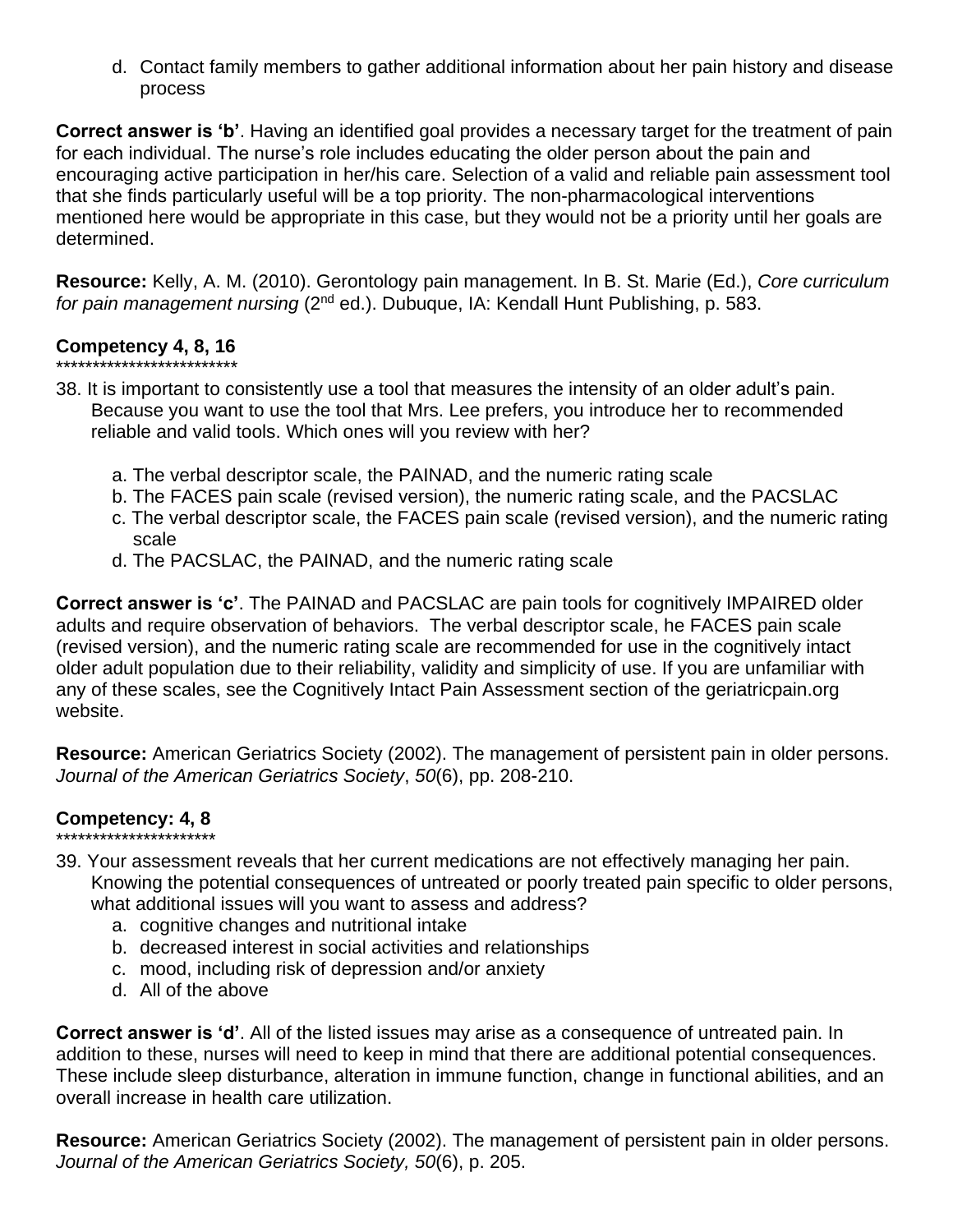# **Competency: 9, 3**

\*\*\*\*\*\*\*\*\*\*\*\*\*\*\*\*\*\*\*\*\*\*

- 40. Her current pain treatment regimen is ineffective. She is taking ibuprofen, 600mg q6h, along with a proton-pump inhibitor (e.g. omeprazole/Prilosec), and acetaminophen with codeine (Tylenol #3), one tablet q4h. In preparation for contacting her prescriber, you review her medical history and medications. You note the following: Which of these is/are important in considering recommendations about her NSAID use?
	- a. Chronic constipation
	- b. Decreased appetite
	- c. The fact that she's been on the ibuprofen regularly for 6 weeks
	- d. Reports of sleep disturbance

**Correct answer is 'c'.** Prolonged NSAID use is a considerable concern for older persons, who are four times more likely to experience a peptic ulcer, and five times more likely to die from a GI bleed associated with NSAID use. Prior history of a peptic ulcer or the use of any anti-ulcer therapy for any reason puts the older adult at a high to very high risk for a serious GI event. Also, the beginning of therapy (first 3 months) holds the highest risk of serious complications, such as a GI bleed.

**Resources:** Pasero, C. & McCaffery, M. (2011). *Pain assessment and pharmacologic management*. St. Louis: Mosby, p. 191.

Kelly, A. M. (2010). Gerontology pain management. In B. St. Marie (Ed.), *Core curriculum for pain management nursing* (2nd ed.). Dubuque, IA: Kendall Hunt Publishing, p. 580.

# **Competency 9, 10, 14**

- \*\*\*\*\*\*\*\*\*\*\*\*\*\*\*\*\*\*\*\*\*\*\*\*\*\*\* 41.In general, particular caution must be exercised when considering NSAID therapy for individuals with which of the following?
	- a. High fall risk and confusion
	- b. Gastropathy and cardiovascular disease
	- c. Hepatic insufficiency and low blood pressure
	- d. Low creatinine clearance

**Correct answer is 'b'**. Patients with a history of gastropathy are considered at high or very high risk for an adverse GI event with NSAID use. NSAIDs also carry a cardiovascular side effect risk, which can be compounded when there is pre-existing CV disease. Additionally, with CV disease, individuals are most often taking low-dose aspirin, again increasing the risk of adverse GI events when taken with NSAIDs as well as increasing bleeding time. There is some concern that ibuprofen may interfere with aspirin's antiplatelet effect, adding another consideration for both the management of pain and heart disease. Finally, when individuals are taking anticoagulants, there is an increased risk in GI mucosal break and subsequent hemorrhage. INR should be monitored closely if acetaminophen or NSAIDs are taken at the same time as warfarin.

The lowest effective NSAID dose, for the shortest period of time, is the best principle to follow when NSAID therapy is indicated. If acetaminophen has been tried and is insufficient to meet analgesic needs, an opioid trial or other centrally-acting analgesic should be considered, as the American Geriatrics Society suggests that opioids may be safer than NSAIDs in some patients.

**Resources:** Pasero, C. & McCaffery, M. (2011). *Pain assessment and pharmacologic management.* St. Louis: Mosby, p. 193.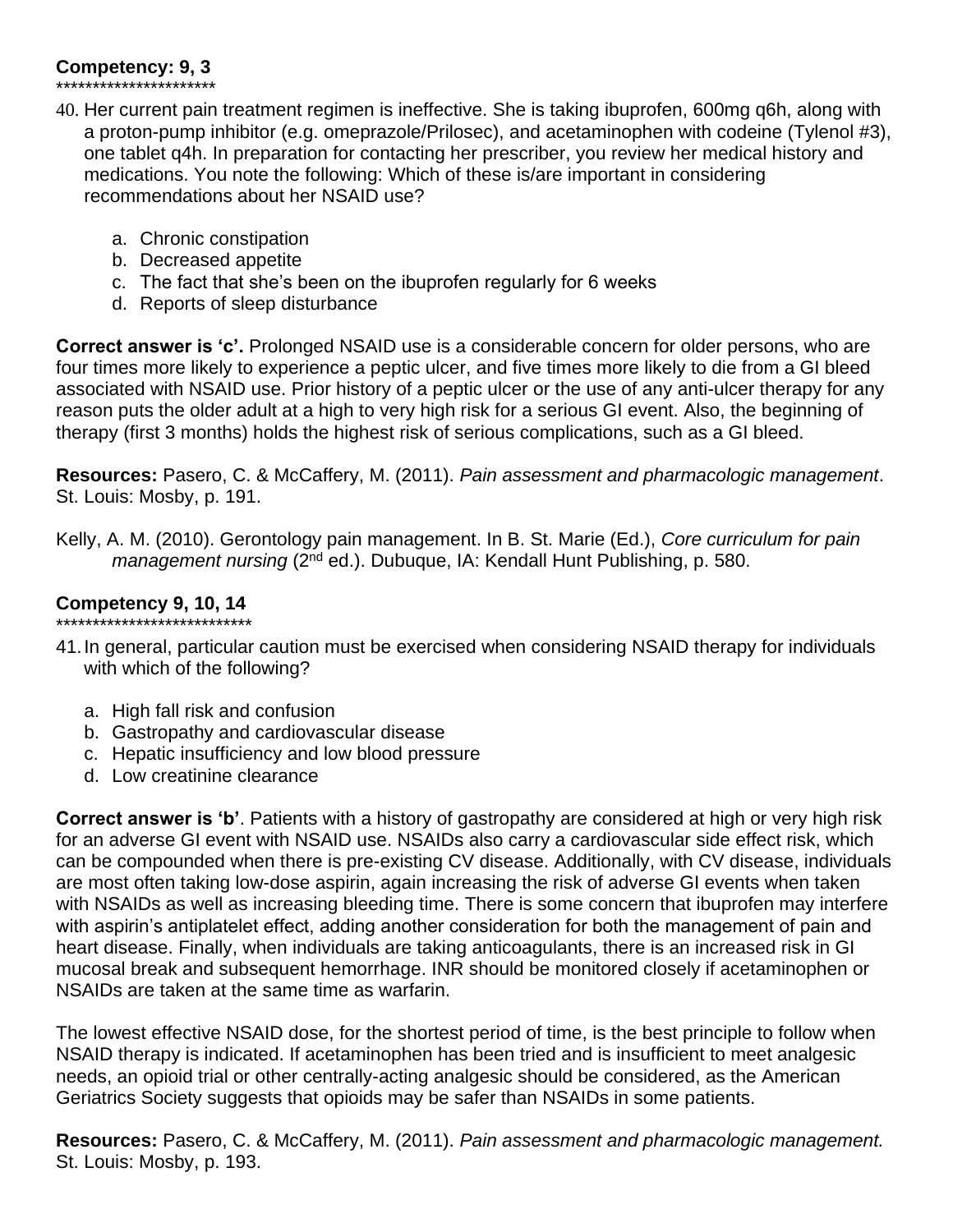- American Geriatrics Society (2009). Pharmacological management of persistent pain in older persons. *Journal of the American Geriatrics Society*, 57, pp. 1335, 1337.
- Kelly, A. M. (2010). Gerontology pain management. In B. St. Marie (Ed.), *Core curriculum for pain management nursing* (2nd ed.). Dubuque, IA: Kendall Hunt Publishing, p. 580.

# **Competency 10, 11, 14**

\*\*\*\*\*\*\*\*\*\*\*\*\*\*\*\*\*\*\*\*\*\*\*\*\*\*\*\* 42. What will you recommend when you contact her prescriber?

- a. Propose a plan to discontinue both the ibuprofen and the acetaminophen with codeine (Tylenol #3) and switch to a different NSAID along with a long-acting opioid.
- b. Request an increase in the ibuprofen to 800mg q6hr in addition to increasing the acetaminophen with codeine (Tylenol #3) to 2 tabs Q4hr. Also, request a prn opioid for breakthrough pain.
- c. Propose a plan to discontinue the ibuprofen, taper the acetaminophen with codeine (Tylenol #3) and evaluate for initiation of either an anticonvulsant or an antidepressant with analgesic properties (such as a tricyclic antidepressant or a SNRI) along with a scheduled short-acting opioid.
- d. Discontinue NSAID use altogether and increase the strength of opioid to oxycodone, ensuring that it is administered around the clock.

**Correct answer is 'c'**. Post-herpetic neuralgia can be very painful, often requiring both an opioid and adjuvant medication. It is also important to remember that NSAIDs are generally not effective for neuropathic pain. Based on the older person's profile, second generation anticonvulsants (e.g., gabapentin, pregabalin) should be considered first-line drugs for the treatment of neuropathic pain. If depression occurs at the same time as the neuropathic pain, an antidepressant with analgesic properties (e.g., tricyclic antidepressant: nortriptyline, serotonin–norepinephrine reuptake inhibitors: duloxetine, venlafaxine) would be the preferred choice. Regarding the acetaminophen-codeine, remember that the codeine component is extremely constipating and, for some individuals, codeine is ineffective because of the inability to metabolize codeine to morphine, a necessary conversion step for the drug to be active. Finally, you would want to propose a plan to taper the Tylenol #3 rather than discontinue abruptly and risk unnecessary pain or withdrawal symptoms. This final step is not necessary if the selection of an alternative medication is a short acting opioid.

**Resource:** Pasero, C. & McCaffery, M. (2011). *Pain assessment and pharmacologic management*. St. Louis: Mosby**,** pp. 330 & 657.

# **Competencies 2, 9, 10, 15**

- **\*\*\*\*\*\*\*\*\*\*\*\*\*\*\*\*\*\*\*\*\*\*\*\*\*\*\*\*\*\*\*\*** 43. As you discuss the pharmaceutical options with her prescriber, what general age-related changes do you need to be aware of that would influence the treatment plan?
	- a. Decreases in gastric pH and motility can result in 1) increases in GI irritation, bleeding, and
		- ulceration with NSAID use and 2) increased risk of constipation related to opioid use b. Decreases in glomerular filtration rates result in decreased renal excretion, potentially requiring either a lower dose or longer dosing intervals.
		- c. Age-related decreases in hepatic function can result in a prolonged drug half-life, causing an accumulation of drugs and metabolites, leading to an increased risk of toxicity
		- d. All of the above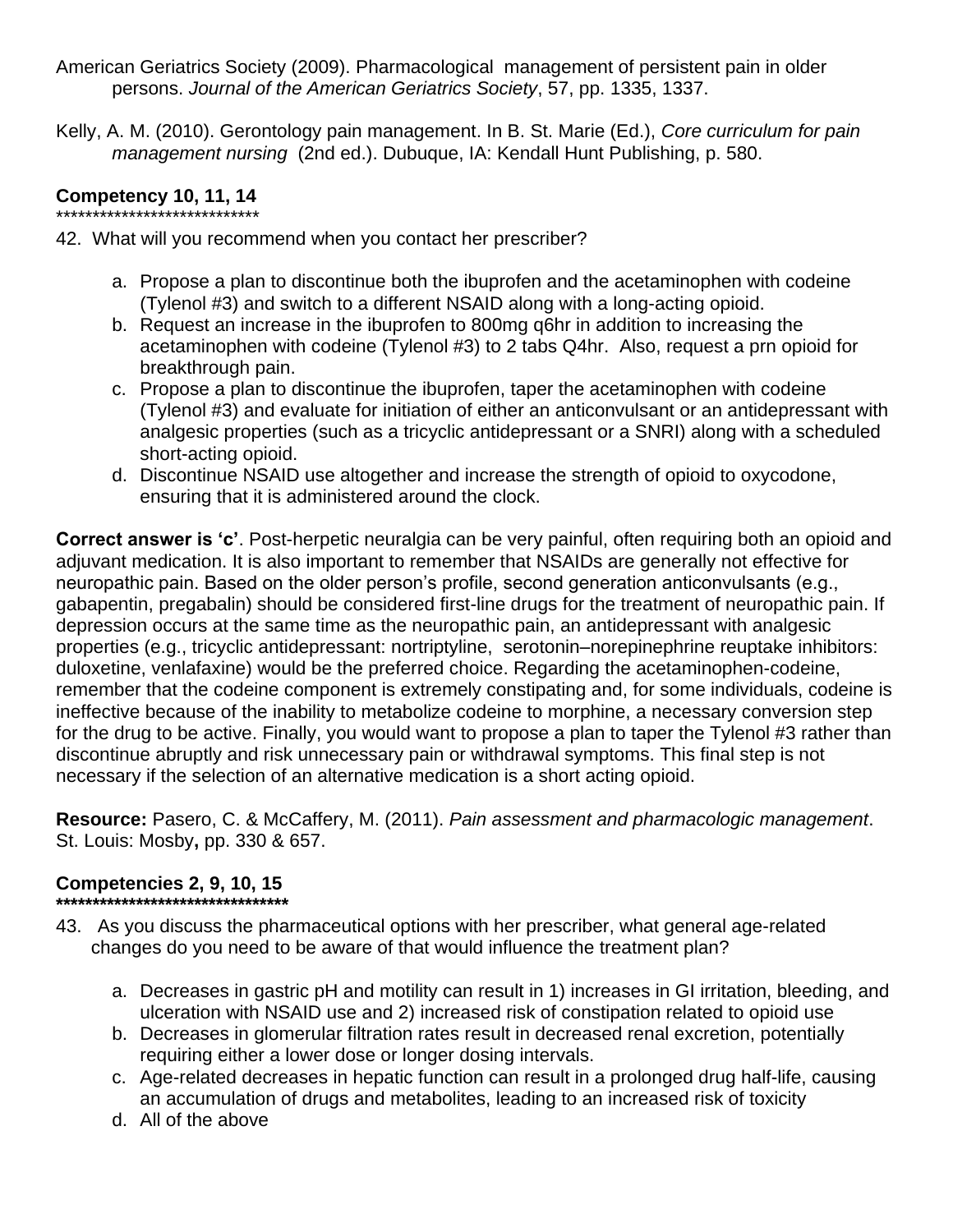**Correct answer is 'd'**. Nurses need to be aware of age-related changes that prolong the effect of medications and the risk of toxicity. With this awareness, nurses need to be vigilant in monitoring for toxic effects of all medications. Starting at lower doses and increasing the intervals between administering doses is a good general guideline.

**Resource**: American Geriatrics Society (2009). Pharmacological management of persistent pain in older persons. *Journal of the American Geriatrics Society, 57*(8), 1331-1346 (see Table 2).

# **Competency 7**

\*\*\*\*\*\*\*\*\*\*\*\*\*\*\*\*\*\* 44. Which of the following medications used to treat pain is best avoided in older persons?

- a. Gabapentin (Neurontin)
- b. Morphine
- c. Amitriptyline (Elavil)
- d. Hydromorphone (Dilaudid)

**Correct answer is 'c'.** Amitriptyline should be avoided in older persons . Amitriptyline, a tricyclic antidepressant, is frequently used as an adjuvant analgesic, but is best avoided in older persons because of the high risk of anticholinergic side effects (e.g., change in cognition, dry mouth, loss of coordination, vision changes, and tachycardia). Gabapentin, morphine and hydromorphone, on the other hand, can be effective, safe analgesics for older persons. However, it is important to keep in mind that toxic metabolites of morphine can limit its usefulness in older adults with renal insufficiency or if high-doses are require

**Resources:** American Geriatrics Society (2009). Pharmacological management of persistent pain in older persons. Journal of the American Geriatrics Society, 57(8), pp. 1331-1346 (see Table 2)

- Pasero, C. & McCaffery, M. (2011). *Pain assessment and pharmacologic management*. St. Louis: Mosby**,** p. 353.
- Kelly, A. M. (2010). Gerontology pain management. In B. St. Marie (Ed.), *Core curriculum for pain management nursing* (2<sup>nd</sup> ed.) (pp. 573-586). American Society for Pain Management Nursing, p. 581.

#### **Competency: 11 \*\*\*\*\*\*\*\*\*\*\*\*\*\*\*\*\*\*\*\*\***

- 45. Medication changes have been made, and you are caring for Mrs. Lee a week later. As you assess her pain at the beginning of your shift, she reports significant improvement in pain relief. She has needed her breakthrough pain medication three times in the week prior, but says she's feeling reluctant to ask for it, even though it has been helpful. When you explore further, which of the following would concern you??
	- a) "I had to wait so long for someone to bring me the medicine, I just quit asking"
	- b) "It's so much better than it was, I think I can handle it"
	- c) "I keep thinking I might become addicted."
	- d) All of the above

**Correct answer is 'd'.** Many barriers to effective pain management exist. The perceptions, experiences, and beliefs of each individual older person have significant bearing on the overall pain plan.